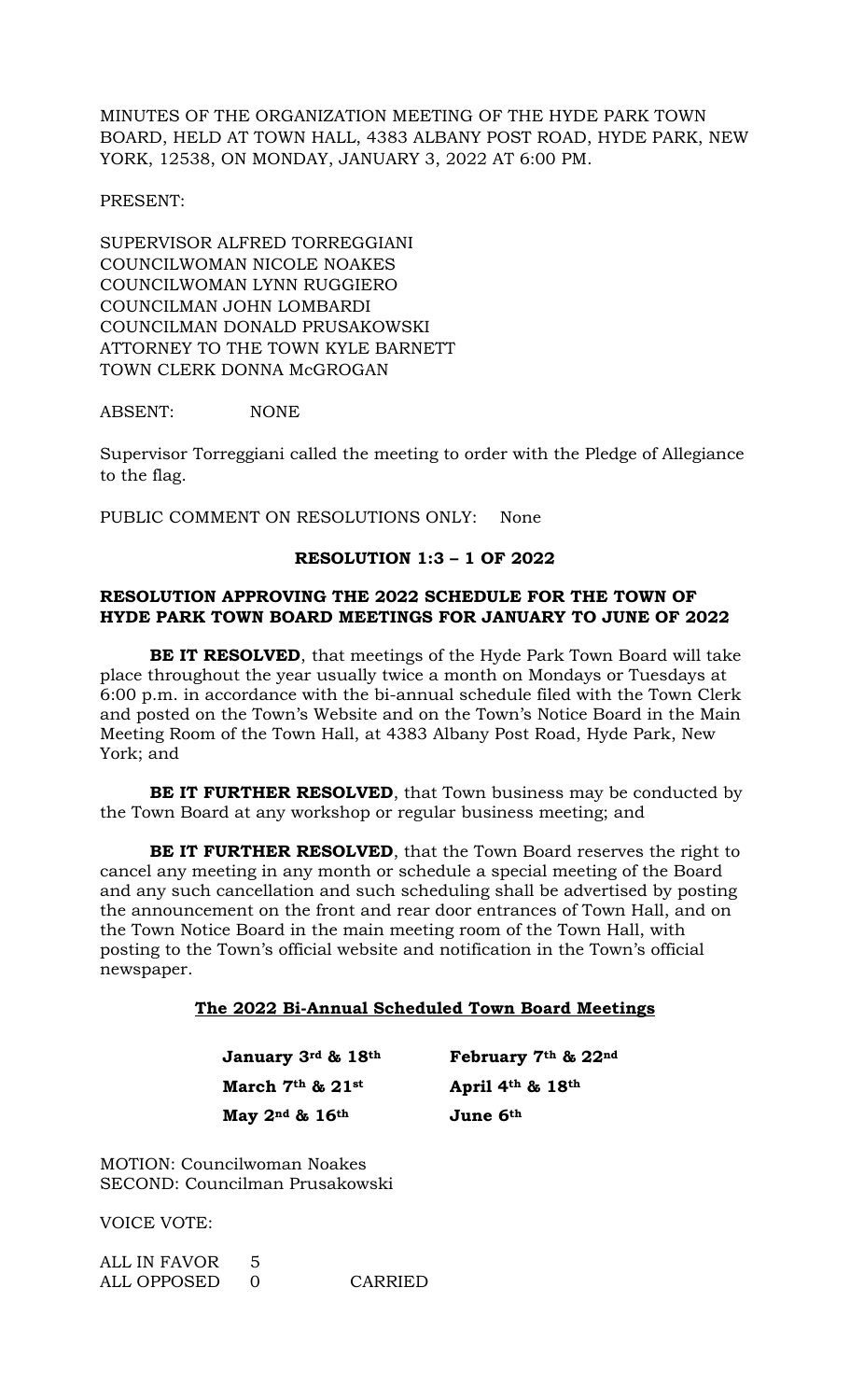#### **RESOLUTION 1:3 - 2 OF 2022**

# **RESOLUTION SETTING THE HOLIDAY SCHEDULE FOR THE YEAR 2022 TO BE OBSERVED BY TOWN OF HYDE PARK PERSONNEL NOT COVERED BY THE EXISTING COLLECTIVE BARGAINING AGREEMENTS OF THE POLICE BENEVOLENT ASSOCIATION AND THE CSEA TOWN HALL UNIT AND HIGHWAY UNIT AGREEMENTS FOR THE YEAR 2022**

**BE IT RESOLVED**, that the Town of Hyde Park does hereby establish the following holidays for the year 2022, to be observed by Town of Hyde Park Personnel not covered by the existing Collective Bargaining Agreements of the Police Benevolent Association and the CSEA Town Hall Unit and Highway Unit Agreements as follows:

| New Year's Day                 | December 31, 2021            |
|--------------------------------|------------------------------|
| Martin Luther King Day         | January 17, 2022             |
| President's Day                | February 21, 2022            |
| Memorial Day                   | May 30, 2022                 |
| Independence Day               | July 4, 2022                 |
| Labor Day                      | September 5, 2022            |
| Columbus Day                   | October 10, 2022             |
| Veterans Day                   | November 11, 2022            |
| Thanksgiving Day               | November 24, 2022            |
| Day following Thanksgiving Day | November 25, 2022            |
| Christmas Eve                  | December 23, 2022            |
| Christmas Day                  | December 26, 2022            |
| Float Holiday                  | Has been granted to all; and |

**BE IT FURTHER RESOLVED**, that if the actual holiday falls on a Saturday, the Friday before shall be designated as the day off and if the actual holiday falls on a Sunday, the Monday after shall be designated as the day off; and

**BE IT FURTHER RESOLVED** that a schedule of holidays and dates will be posted on the Employee Bulletin Board in Town hall.

MOTION: Councilwoman Ruggiero SECOND: Councilman Lombardi

VOICE VOTE:

| ALL IN FAVOR |         |
|--------------|---------|
| ALL OPPOSED  | CARRIED |

## **RESOLUTION 1:3 – 3 OF 2022**

# **RESOLUTION ESTABLISHING PROCEDURES FOR TOWN BOARD MEETING AGENDAS FOR THE YEAR 2022**

**WHEREAS**, the Office of the Supervisor strives to make the regular Town Board Meeting Agendas available to the public at the earliest possible time.

**NOW, THEREFORE, BE IT RESOLVED**, that the Town Board of the Town of Hyde Park does establish the following timelines:

1. Department Heads and Town Board members shall deliver agenda requests and submissions in their entirety, including request descriptions, justifications, and any backup data to the Supervisor's secretary no later than ten (10) days prior to the workshop or regular Town Board Meeting in order to be considered for inclusion on the next meeting's agenda. Those resolutions/agenda items that are incomplete will be returned to the person or Department Head submitting them. These requests may be re-submitted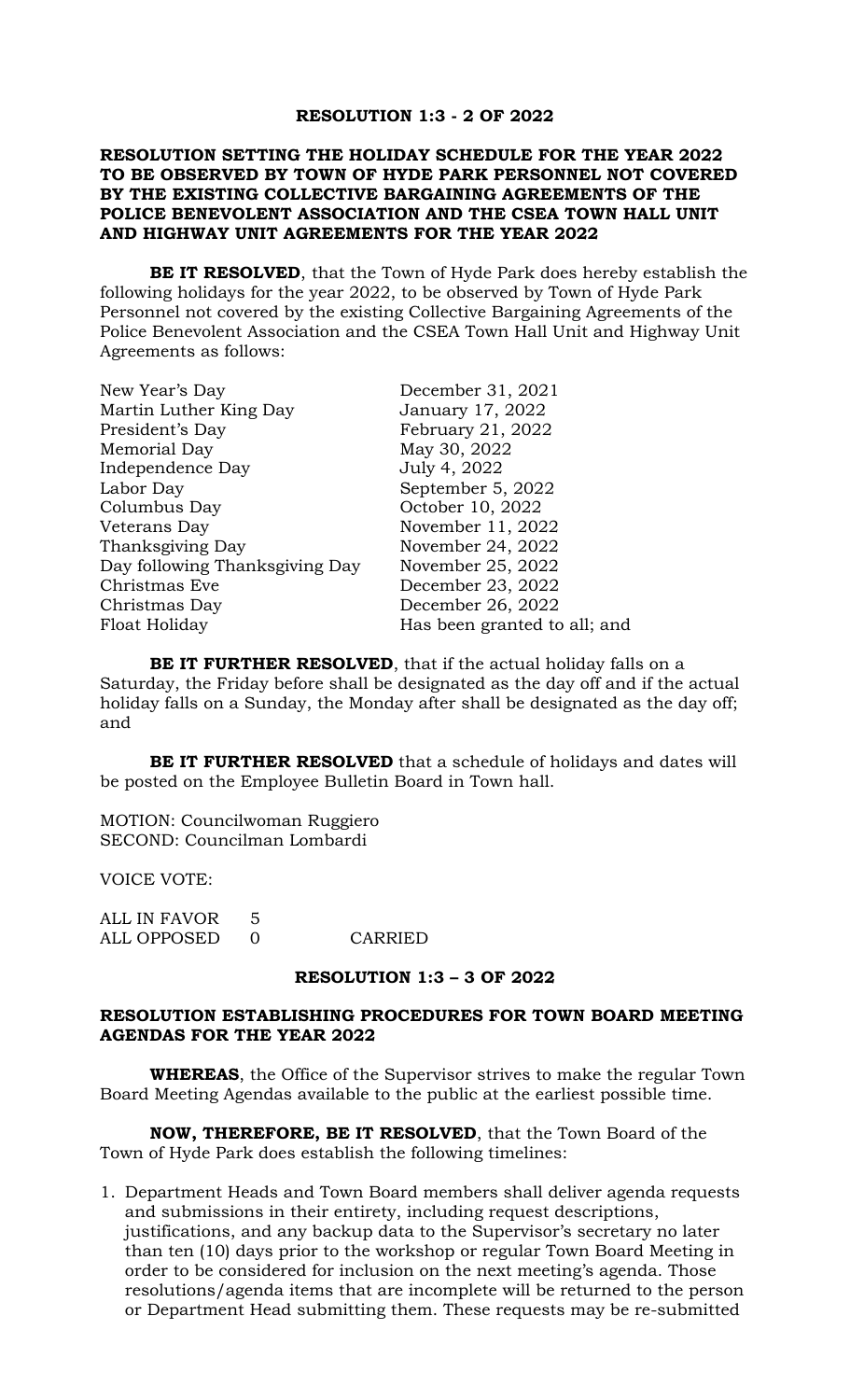to the Supervisor for consideration for the next regular workshop or meeting.

- 2. Agenda items may be added at the dais only by the unanimous consent of Town Board Members present. Those proposed agenda items not approved for consideration by unanimous consent at the time will be presented for consideration as outlined in Paragraph "1" above.
- 3. All requests by Town Board Members, or other officers and/or employees of the Town for a workshop meeting shall be made by the completion and filing of a Workshop Request Form with the Supervisor's Office. The provisions of Paragraphs "1" and "2" of this Resolution shall be applicable to agenda requests and agenda additions for workshop meetings.

MOTION: Councilman Lombardi SECOND: Councilman Prusakowski

VOICE VOTE:

ALL IN FAVOR 5 ALL OPPOSED 0 CARRIED

#### **RESOLUTION 1:3 - 4 OF 2022**

## **RESOLUTION ESTABLISHING REGULAR OFFICE HOURS FOR THE TOWN OF HYDE PARK TOWN HALL OFFICES TO SERVE THE PUBLIC FOR THE YEAR 2022**

**BE IT RESOLVED**, that the regular hours for the Town of Hyde Park Town Hall Offices for the year 2022 shall be Monday through Friday, from 8:30 a.m. to 4:00 p.m., with the following offices remaining open throughout lunch hour to better serve the public: Building Department, Zoning Department, and Town Supervisor's Office; and

**BE IT FURTHER RESOLVED**, that the following offices: Town Clerk, Assessor, Zoning Board of Appeals, Receiver of Taxes, Justice Court, and Recreation operate on schedules that may vary from 8:30 a.m. to 4:00 p.m. and these hours shall be posted on the respective office doors and windows of each department; and

**BE IT FURTHER RESOLVED**, that the hours for the Town Highway Department shall be 7:00 a.m. to 3:30 p.m.; and

**BE IT FURTHER RESOLVED**, that the Police Department shall be open twenty-four (24) hours a day seven days a week.

MOTION: Councilman Prusakowski SECOND: Councilwoman Ruggiero

VOICE VOTE:

| ALL IN FAVOR 5 |         |
|----------------|---------|
| ALL OPPOSED    | CARRIED |

#### **RESOLUTION 1:3 – 5 OF 2022**

**RESOLUTION AUTHORIZING THE TOWN OF HYDE PARK TOWN SUPERVISOR TO SIGN TOWN OF HYDE PARK CHECKS FOR 2022 USING A FACSIMILE SIGNATURE**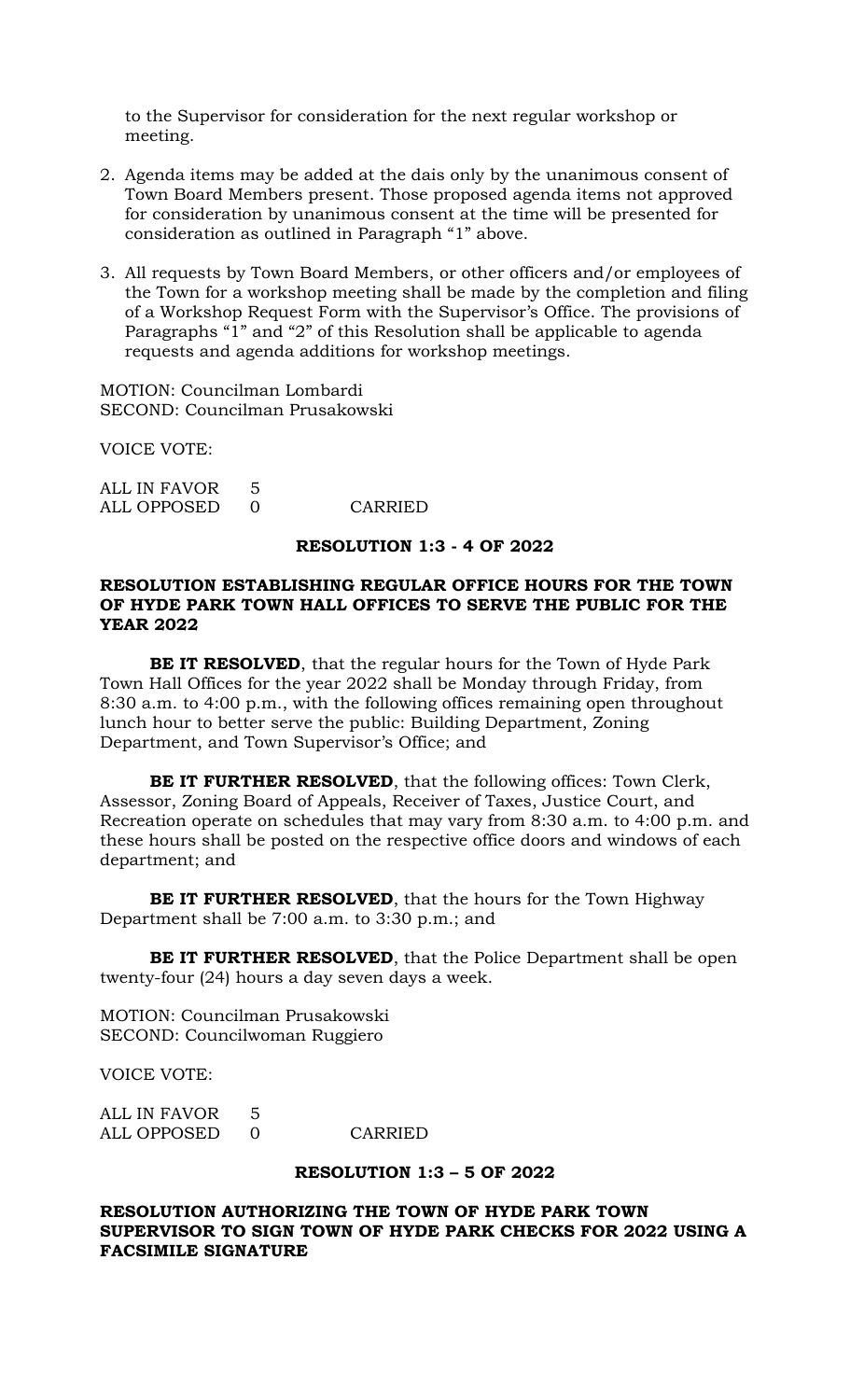**WHEREAS**, Town Law §29(3) authorizes the Town Supervisor to sign checks by a facsimile signature provided that authorization is given by the Town Board; and

**WHEREAS**, the Supervisor signs a large number of checks on behalf of the Town of Hyde Park on a regular basis and he has requested the authority to affix a facsimile signature to checks rather than sign his autograph to each check; and

**WHEREAS**, the Supervisor must maintain the check signer in his possession and control; and

**WHEREAS**, the check signer may only be affixed to checks by the Supervisor or his designee under his direct supervision.

**NOW, THEREFORE BE IT RESOLVED**, the Town of Hyde Park Town Board hereby authorizes the Town Supervisor to use his facsimile signature to sign checks for 2022 pursuant to Town Law §29(3); and

**BE IT FURTHER RESOLVED**, that the facsimile signature may only be affixed by the Town Supervisor or by his designee under his direct supervision.

MOTION: Councilwoman Noakes SECOND: Councilman Lombardi

VOICE VOTE:

| ALL IN FAVOR 5 |         |
|----------------|---------|
| ALL OPPOSED    | CARRIED |

#### **RESOLUTION 1:3 – 6 OF 2022**

## **RESOLUTION AUTHORIZING ATTENDANCE AT THE NEW YORK STATE ASSOCIATION OF TOWNS ANNUAL MEETING & TRAINING SCHOOL TO BE HELD FEBRUARY 20th, TO FEBRUARY 22, 2022**

**BE IT RESOLVED**, that the Town Supervisor or his appointee is hereby authorized to attend the New York State Association of Towns Annual Meeting & Training School to be held in February of 2022 and to cast one vote for the Town of Hyde Park at the meeting; and

**BE IT FURTHER RESOLVED**, that the Town of Hyde Park Town Board does also hereby authorize the attendance of the Town Comptroller, Town Board Members, and the Personnel Assistant to attend in addition to the Town Supervisor and his appointee, the New York State Association of Towns Annual Meeting & Training School to be held February 20<sup>th</sup>, to February 22, 2022; and

**BE IT FURTHER RESOLVED**, that the Town Board does also hereby authorize reimbursement for any for any necessary business expenditures deemed appropriate and reasonable.

MOTION: Councilwoman Ruggiero SECOND: Councilman Prusakowski

VOICE VOTE:

| ALL IN FAVOR |         |
|--------------|---------|
| ALL OPPOSED  | CARRIED |

**RESOLUTION 1:3 – 7 OF 2022**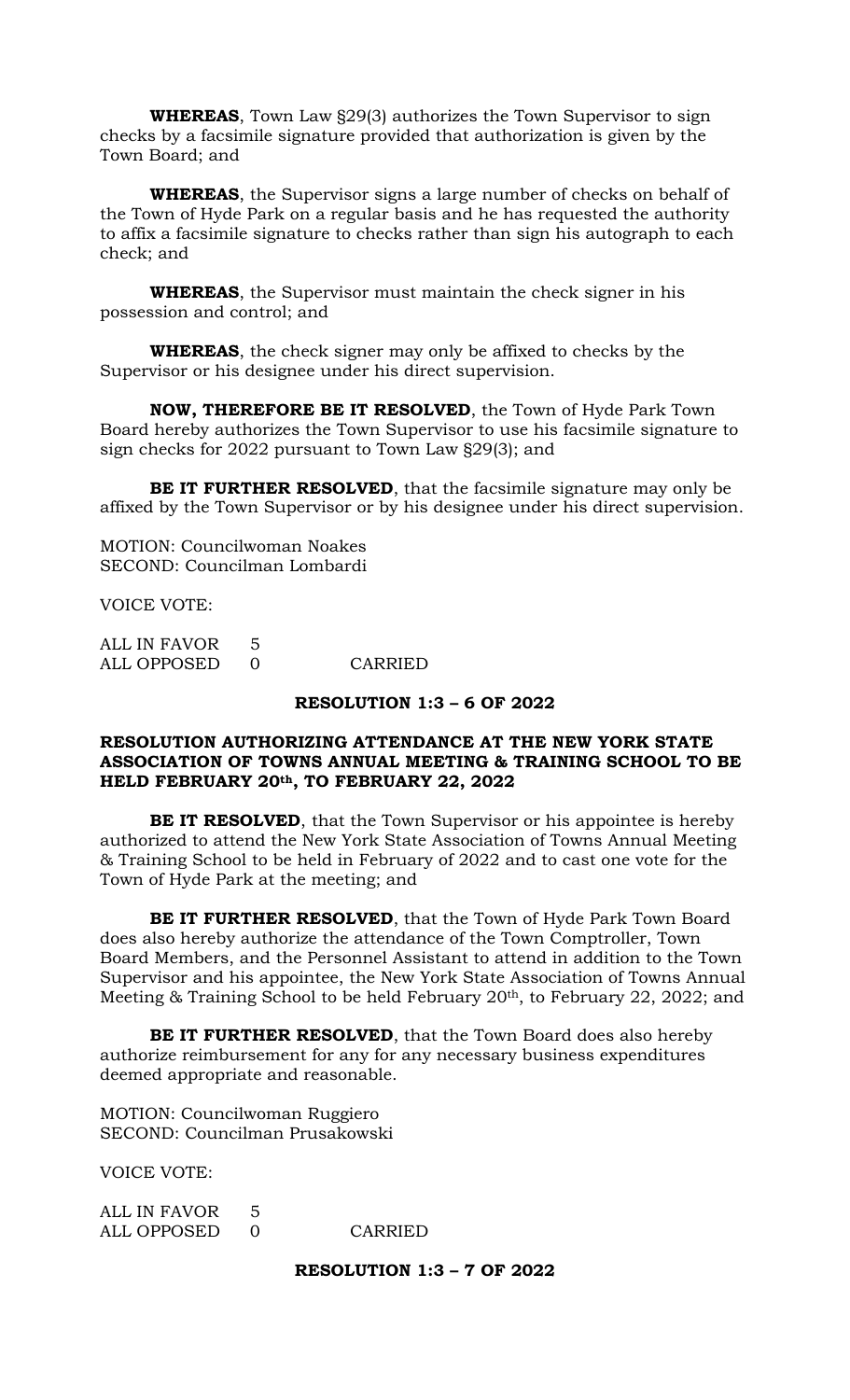# **RESOLUTION AUTHORIZING NEWLY ELECTED TOWN BOARD OFFICIALS TO ATTEND THE 2022 ASSOCIATION OF TOWN'S NEWLY ELECTED OFFICIALS VIRTUAL TRAINING**

**BE IT RESOLVED**, that the Town Supervisor and the Town Board is hereby authorized to attend the 2022 New York State Association of Towns Newly Elected Officials Virtual Training January 6th & 7th, 2022.

MOTION: Councilman Lombardi SECOND: Councilwoman Ruggiero

VOICE VOTE:

ALL IN FAVOR 5 ALL OPPOSED 0 CARRIED

#### **RESOLUTION 1:3 – 8 OF 2022**

# **RESOLUTION DESIGNATING THE POUGHKEEPSIE JOURNAL AS THE OFFICIAL NEWSPAPER OF THE TOWN OF HYDE PARK FOR THE YEAR 2022**

**BE IT RESOLVED**, that the Town of Hyde Park Town Board does hereby designate the Poughkeepsie Journal as the official newspaper of the Town of Hyde Park for the year 2022.

MOTION: Councilman Prusakowski SECOND: Councilman Lombardi

VOICE VOTE:

| <b>ALL IN FAVOR</b> | .5 |  |
|---------------------|----|--|
| ALL OPPOSED         |    |  |

**CARRIED** 

# **RESOLUTION 1:3 – 9 OF 2022**

# **RESOLUTION AUTHORIZING THE TOWN CLERK TO ACCEPT REFUSE COLLECTION FEES AND ISSUE REFUSE COLLECTION LICENSES FOR 2022**

**WHEREAS**, the Town Code Chapter 66 of the Town of Hyde Park requires all private refuse collectors to have a license with the Town of Hyde Park.

**NOW, THEREFORE, BE IT RESOLVED**, that the Town of Hyde Park Town Board does hereby authorize the Town of Hyde Park Town Clerk to issue Refuse Collection Licenses and collect the fees for the period of January 1, 2022, to December 31, 2022.

MOTION: Councilwoman Noakes SECOND: Councilwoman Ruggiero

VOICE VOTE:

| ALL IN FAVOR |         |
|--------------|---------|
| ALL OPPOSED  | CARRIED |

# **RESOLUTION 1:3 – 10 OF 2022**

# **RESOLUTION AUTHORIZING TOWN OF HYDE PARK TOWN BOARD TO APPROVE PETTY CASH FUNDS FOR 2022**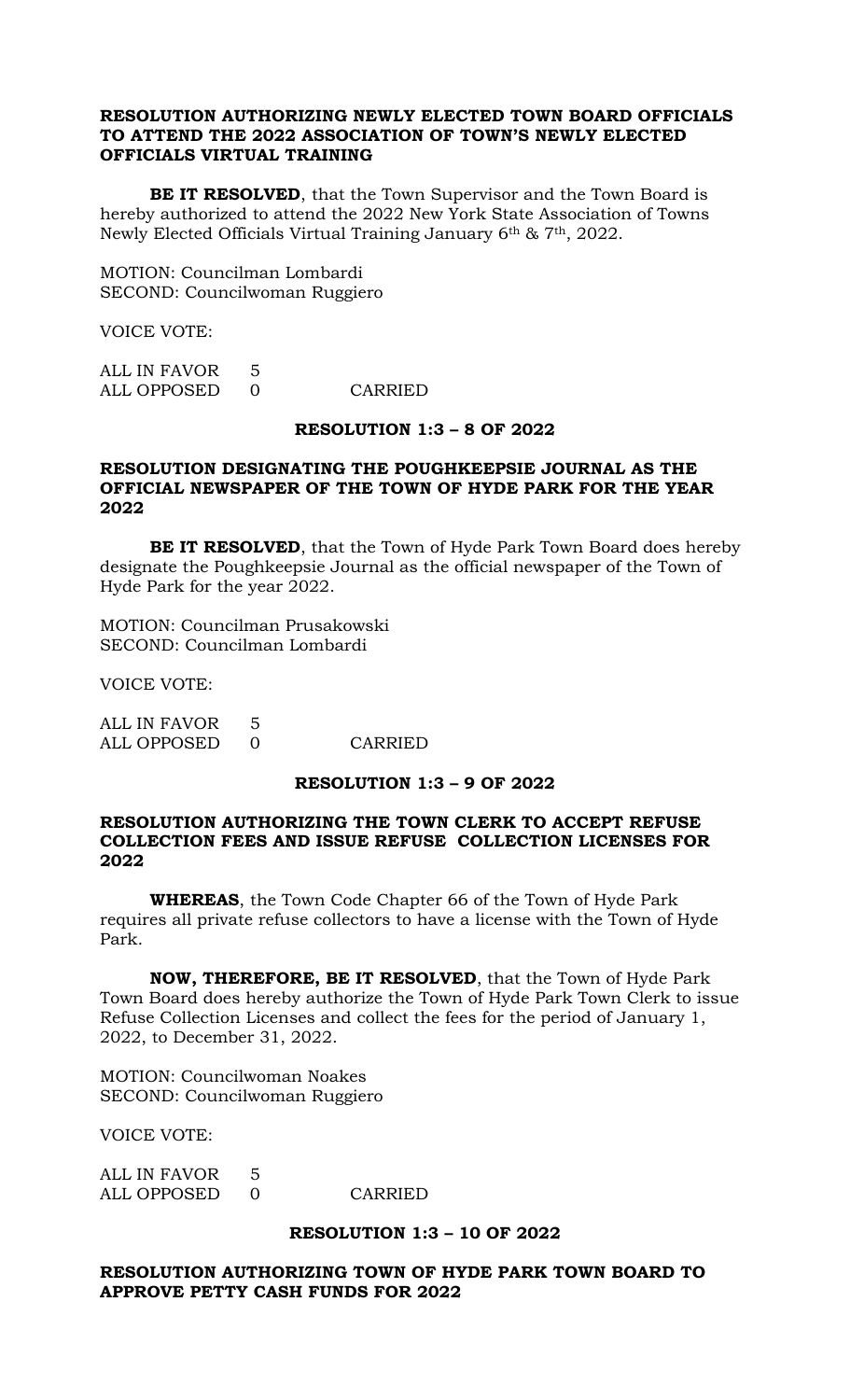**WHEREAS**, various Town Officials maintain petty cash funds; and

**WHEREAS**, the Town Comptroller has recommended that 2022 petty cash funds be approved pursuant to Town Law 64-1A for the purpose of low dollar miscellaneous purchases of supplies and reimbursement of out-of-pocket employee expenses.

**NOW, THEREFORE, BE IT RESOLVED**, that the Town of Hyde Park Town Board does hereby authorize Department Petty Cash Funds as follows:

| Justice Court<br>Receiver of Taxes<br>Town Clerk<br>Parks & Recreation<br>Police Department | \$<br>250.00<br>\$<br>350.00<br>\$<br>100.00<br>\$<br>200.00<br>\$<br>100.00 |
|---------------------------------------------------------------------------------------------|------------------------------------------------------------------------------|
| <b>GENERAL FUND TOTAL</b>                                                                   | \$1,000.00                                                                   |
| Highway Department                                                                          | 100.00<br>\$                                                                 |
| <b>HIGHWAY FUND TOTAL</b>                                                                   | 100.00<br>S                                                                  |
| <b>TOTAL PETTY CASH</b><br><b>DISBURSEMENT</b>                                              | \$1,100.00                                                                   |

MOTION: Councilwoman Ruggiero SECOND: Councilman Prusakowski

VOICE VOTE:

| ALL IN FAVOR |         |
|--------------|---------|
| ALL OPPOSED  | CARRIED |

# **RESOLUTION 1:3 – 11 OF 2022**

# **RESOLUTION AUTHORIZING MILEAGE REIMBURSEMENT AT THE IRS RATE FOR TOWN OFFICIALS AND EMPLOYEES FOR THE YEAR 2022**

**BE IT RESOLVED**, that the Town of Hyde Park Town Board does hereby establish the mileage reimbursement for the year 2022 at the IRS rate of 58.5 cents per mile for those Town officials and employees who incur official mileage when they are obligated to drive their own vehicles on Town business or when a Town vehicle is not available. Said payment shall be made only after employee submission of the appropriate voucher, and upon review and approval by the Town Supervisor and/or the Town Comptroller, as the case may be.

MOTION: Councilman Lombardi SECOND: Councilwoman Ruggiero

VOICE VOTE:

| ALL IN FAVOR |         |
|--------------|---------|
| ALL OPPOSED  | CARRIED |

#### **RESOLUTION 1:3 – 12 OF 2022**

# **RESOLUTION DESIGNATING THE TOWN OF HYDE PARK DEPOSITORIES FOR THE YEAR 2022**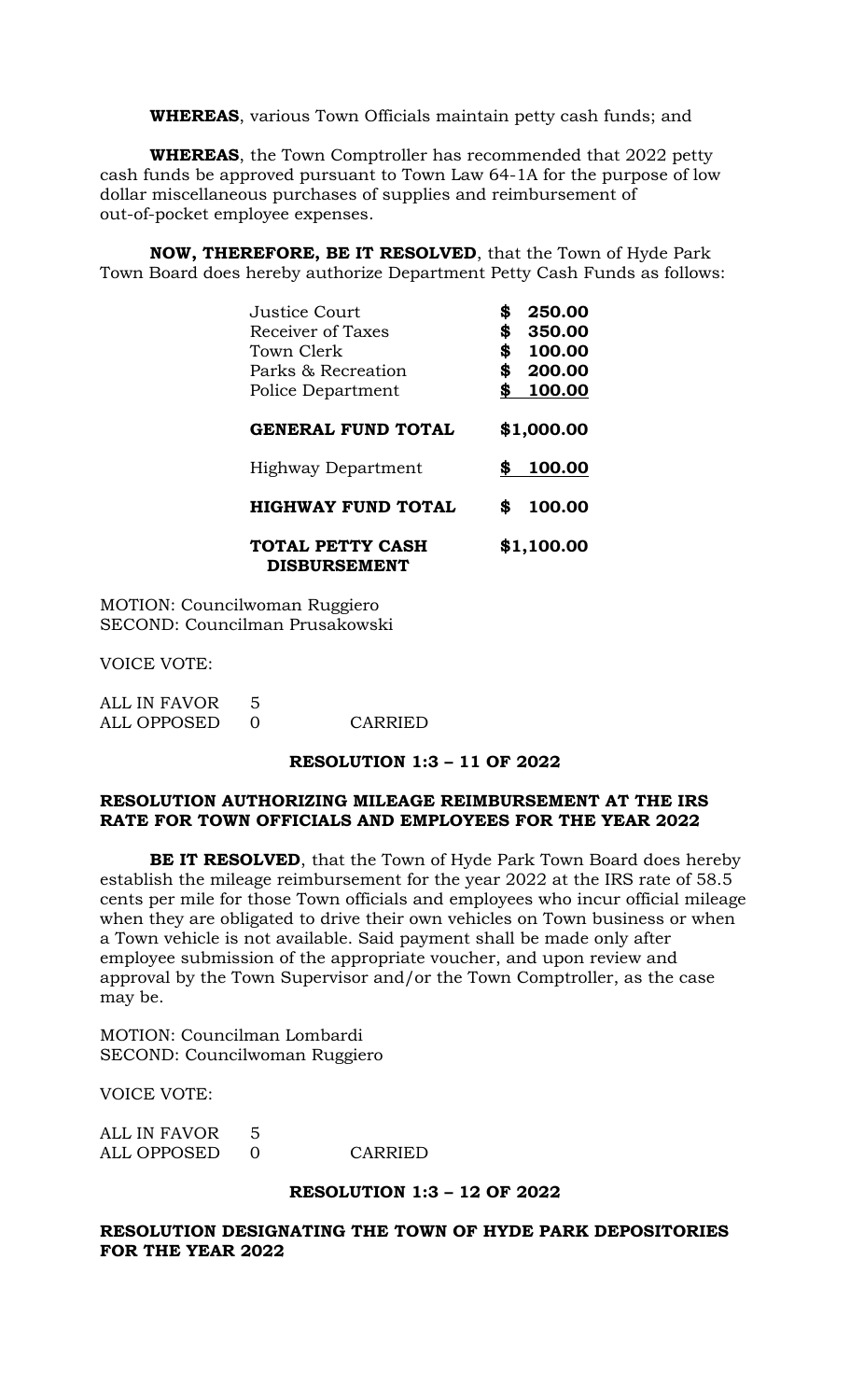**BE IT RESOLVED**, that any commercial bank doing business with the State of New York and preferably located in the Town of Hyde Park shall be designated as depositories for all Town monies for the year 2022.

MOTION: Councilwoman Noakes SECOND: Councilman Prusakowski

VOICE VOTE:

ALL IN FAVOR 5 ALL OPPOSED 0 CARRIED

#### **RESOLUTION 1:3 - 13 OF 2022**

# **RESOLUTION AUTHORIZING THE TOWN OF HYDE PARK TOWN BOARD TO ADOPT THE 2022 FEE SCHEDULE FOR THE TOWN OF HYDE PARK**

**WHEREAS**, the Town Board annually reviews the Town User Fee Schedule; and

**WHEREAS**, there are no changes, additions and amendments to the current Fee Schedule.

**NOW, THEREFORE, BE IT RESOLVED**, that the Town of Hyde Park Town Board does hereby accept and adopt the Fee Schedule for 2022.

MOTION: Councilwoman Ruggiero SECOND: Councilwoman Noakes

VOICE VOTE:

ALL IN FAVOR 5 ALL OPPOSED 0 CARRIED

# **RESOLUTION 1:3 – 14 OF 2022**

# **RESOLUTION AUTHORIZING THE TOWN OF HYDE PARK TOWN BOARD TO APPOINT JAMES COUGHLAN AS COMPTROLLER FOR THE TOWN OF HYDE PARK**

**WHEREAS**, the Town Board, by Resolution 6:16-4 of 2010, created the position of Town Comptroller; and

**WHEREAS**, this position was vacated by the retirement of former Hyde Park Town Comptroller Joanne Lown, effective December 31, 2021; and

**WHEREAS**, the Town Board wishes to appoint James Coughlan to fill said vacant position effective January 1, 2022.

**NOW, THEREFORE, BE IT RESOLVED**, that the Town Board of the Town of Hyde Park does hereby appoint James Coughlan as Comptroller for the Town of Hyde Park in the exempt jurisdictional class effective January 1, 2022, with all the powers and duties as set forth in Sections 34 and 124 of the New York Town Law; and

**BE IT FURTHER RESOLVED**, that James Coughlan shall hold the office of Comptroller, at the pleasure of the Town Board from January 1, 2022, through December 31, 2022; and

**BE IT FURTHER RESOLVED**, that the annual salary of the Town Comptroller shall be set at \$71,422.00; and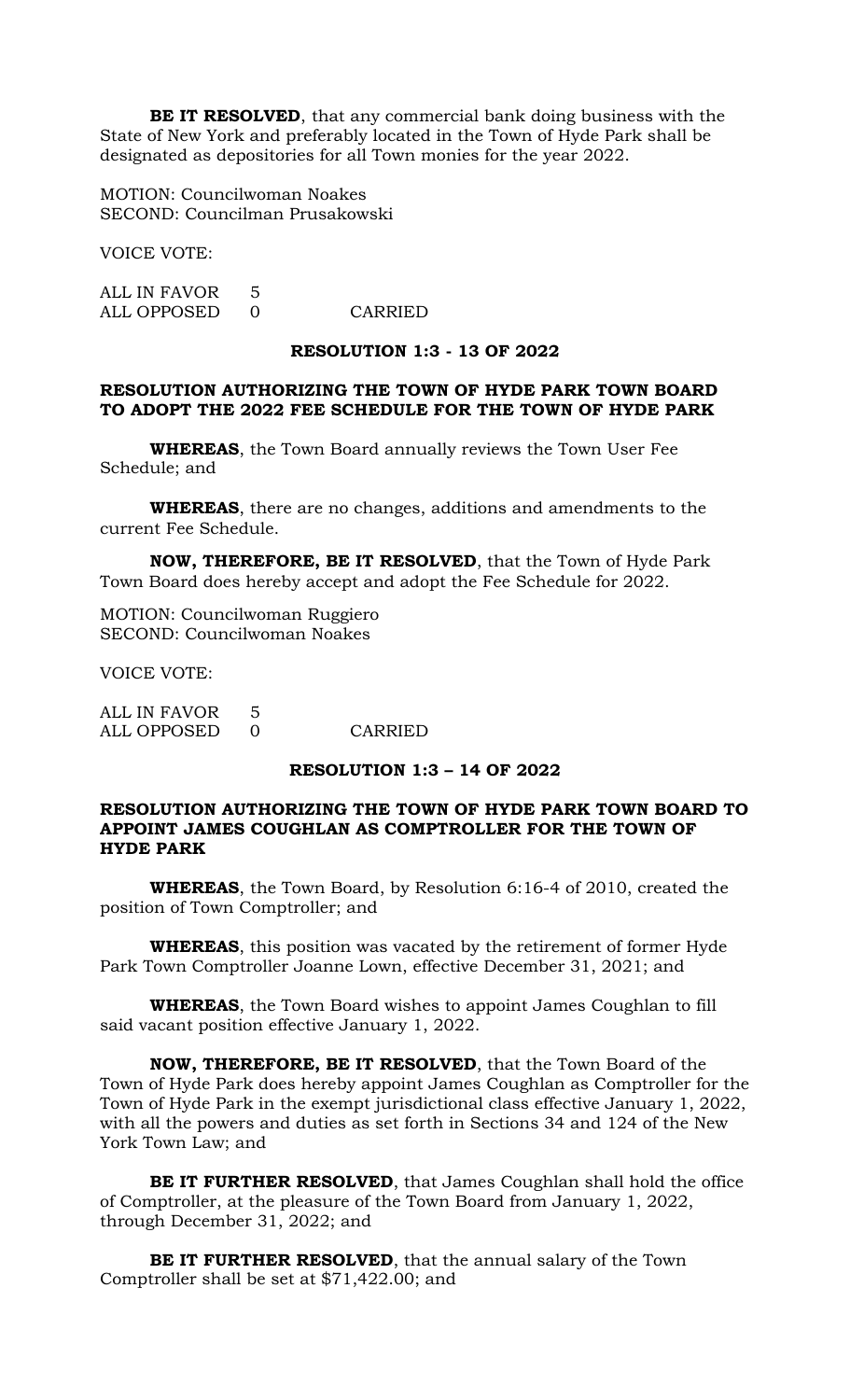**BE IT FURTHER RESOLVED**, that said appointment is subject to all statutes, rules, regulations, and guidelines of the Civil Service law of the State of New York and the Dutchess County Department of Human Resources; and

**BE IT FURTHER RESOLVED**, that this appointment is subject to, and conditioned upon, the execution of an Employment Agreement between the Town of Hyde Park and James Coughlan to be approved by the Town Supervisor and the Attorney to the Town; and

**BE IT FURTHER RESOLVED**, that the Town Board of the Town of Hyde Park does also hereby authorize the Town Supervisor to execute said Employment Agreement upon its approval; and

**BE IT FURTHER RESOLVED**, that the Town of Hyde Park Town Board wishes to extend their sincere gratitude to former Town of Hyde Park Comptroller Joanne Lown for her many years of dedicated service to the Town of Hyde Park.

MOTION: Councilman Lombardi SECOND: Councilwoman Noakes

VOICE VOTE:

| ALL IN FAVOR 5 |         |
|----------------|---------|
| ALL OPPOSED 0  | CARRIED |

# **RESOLUTION 1:3 – 15 OF 2022**

# **RESOLUTION AUTHORIZING THE TOWN OF HYDE PARK TOWN BOARD TO REAPPOINT ORRICK, HERRINGTON & SUTCLIFFE, LLP AS BOND COUNSEL FOR THE TOWN OF HYDE PARK FOR 2022**

**BE IT RESOLVED**, that the Town of Hyde Park Town Board does hereby reappoint Orrick, Herrington & Sutcliffe, LLP as Bond Counsel on an as-needed basis, with compensation to be paid in accordance with the fee schedule provided by Bond Counsel and on file in the office of the Town Clerk; and

**BE IT FURTHER RESOLVED**, that the Town of Hyde Park may, in its discretion, utilize the services of the Attorney to the Town for bonding work, or contract with other Bond Counsel, on an as needed basis; and

**BE IT FURTHER RESOLVED**, that the Town of Hyde Park Town Board does also hereby authorize the Town Supervisor to execute any and all agreements with Orrick, Herrington & Sutcliffe, LLP upon approval of the Town of Hyde Park Comptroller; and

**BE IT FURTHER RESOLVED**, that all requests for reimbursement based on hourly rates pursuant to this fee schedule shall be set forth in a signed and itemized voucher, to be audited, and approved by the Town of Hyde Park Comptroller.

MOTION: Councilman Prusakowski SECOND: Councilwoman Noakes

VOICE VOTE:

ALL IN FAVOR 5 ALL OPPOSED 0 CARRIED

**RESOLUTION 1:3 – 16 OF 2022**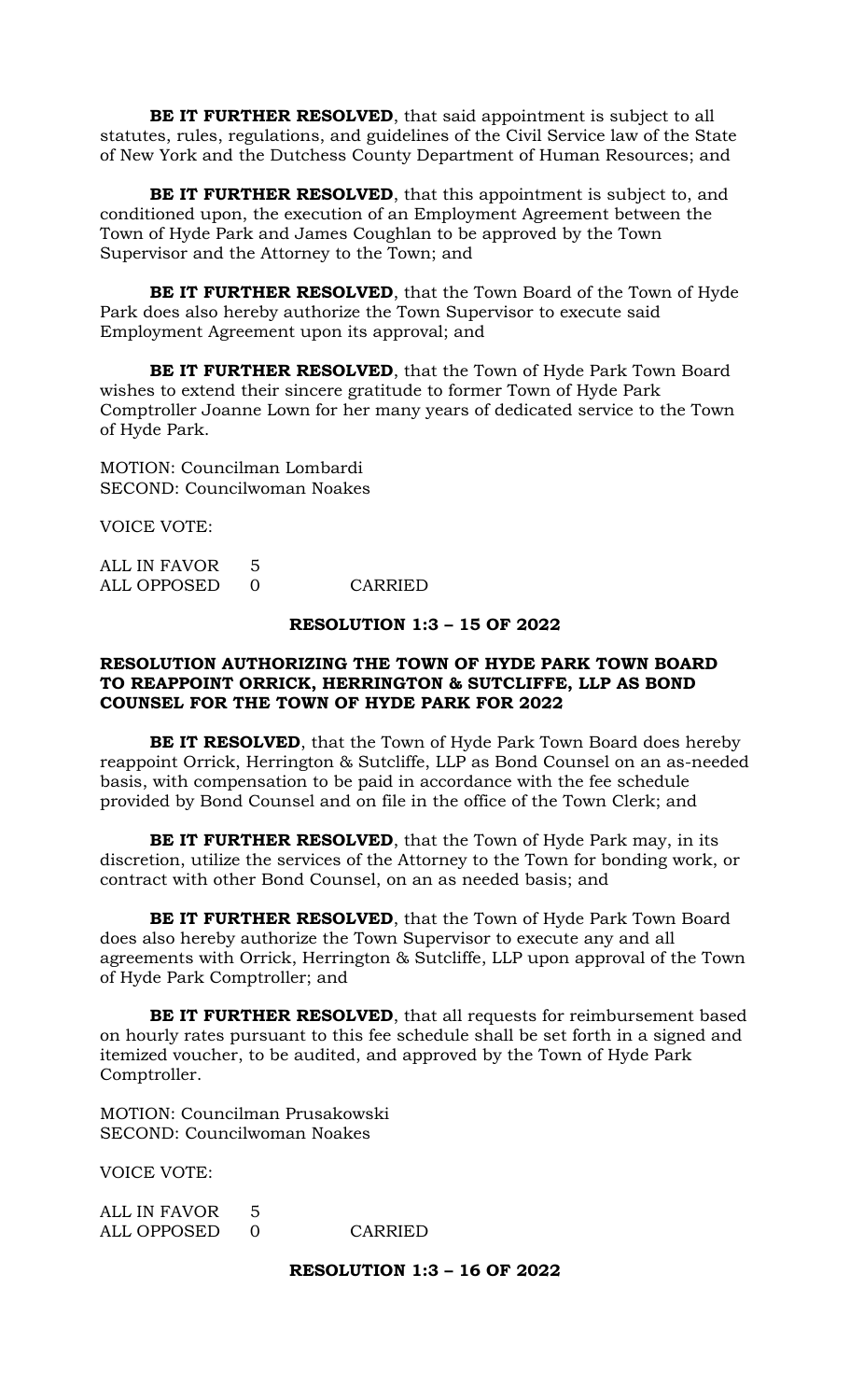## **RESOLUTION AUTHORIZING THE TOWN OF HYDE PARK TOWN SUPERVISOR TO EXECUTE THE DOG CONTROL SERVICES AND DOG CONTROL HOUSING AGREEMENT WITH THE DUTCHESS COUNTY SPCA FOR 2022**

**WHEREAS**, the Town Board has determined that it is in the best interests of the Town of Hyde Park to contract with the Dutchess County SPCA for Dog Control and Dog Control Housing Services; and

**WHEREAS**, the Dutchess County SPCA has provided to the Town Board for their review a proposed Dog Control Services and Dog Control Housing Agreement for 2022.

**NOW, THEREFORE, BE IT RESOLVED**, that the Town of Hyde Park Town Board does hereby authorize the Town Supervisor to execute the Dog Control Services and the Dog Control Housing Agreement with the Dutchess County SPCA for 2022, for the terms and conditions as set forth in the agreement pending approval of the Town Comptroller and the Attorney to the Town.

MOTION: Councilwoman Noakes SECOND: Councilwoman Ruggiero

VOICE VOTE:

| ALL IN FAVOR |         |
|--------------|---------|
| ALL OPPOSED  | CARRIED |

#### **RESOLUTION 1:3 – 17 OF 2022**

## **RESOLUTION AUTHORIZING THE TOWN OF HYDE PARK TOWN SUPERVISOR TO EXECUTE AN AGREEMENT WITH EMERGENCY ONE FOR THE EMPLOYEE ASSISTANCE PROGRAM AND THE RANDOM DRUG AND ALCOHOL TESTING PROGRAM FOR 2022**

**WHEREAS**, Emergency One provides the Town of Hyde Park employees with an Employee Assistance Program (EAP); and

**WHEREAS**, Emergency One performs random drug and alcohol testing for those individuals subject by law and as outlined in Collective Bargaining Agreements.

**NOW, THEREFORE, BE IT RESOLVED**, that the Town of Hyde Park Town Board does hereby authorize the Town Supervisor to execute the Emergency One Letter of Agreement effective January 1, 2022, for the year 2022 at the unit costs as identified and detailed in the agreement.

MOTION: Councilwoman Ruggiero SECOND: Councilwoman Noakes

VOICE VOTE:

| ALL IN FAVOR |         |
|--------------|---------|
| ALL OPPOSED  | CARRIED |

## **RESOLUTION 1:3 – 18 OF 2022**

**RESOLUTION AUTHORIZING THE TOWN OF HYDE PARK TOWN SUPERVISOR TO EXECUTE THE 2022 AGREEMENT WITH DUTCHESS COUNTY FOR THE PUBLIC TRANSIT DIAL-A-RIDE PROGRAM FOR THE TOWN OF HYDE PARK**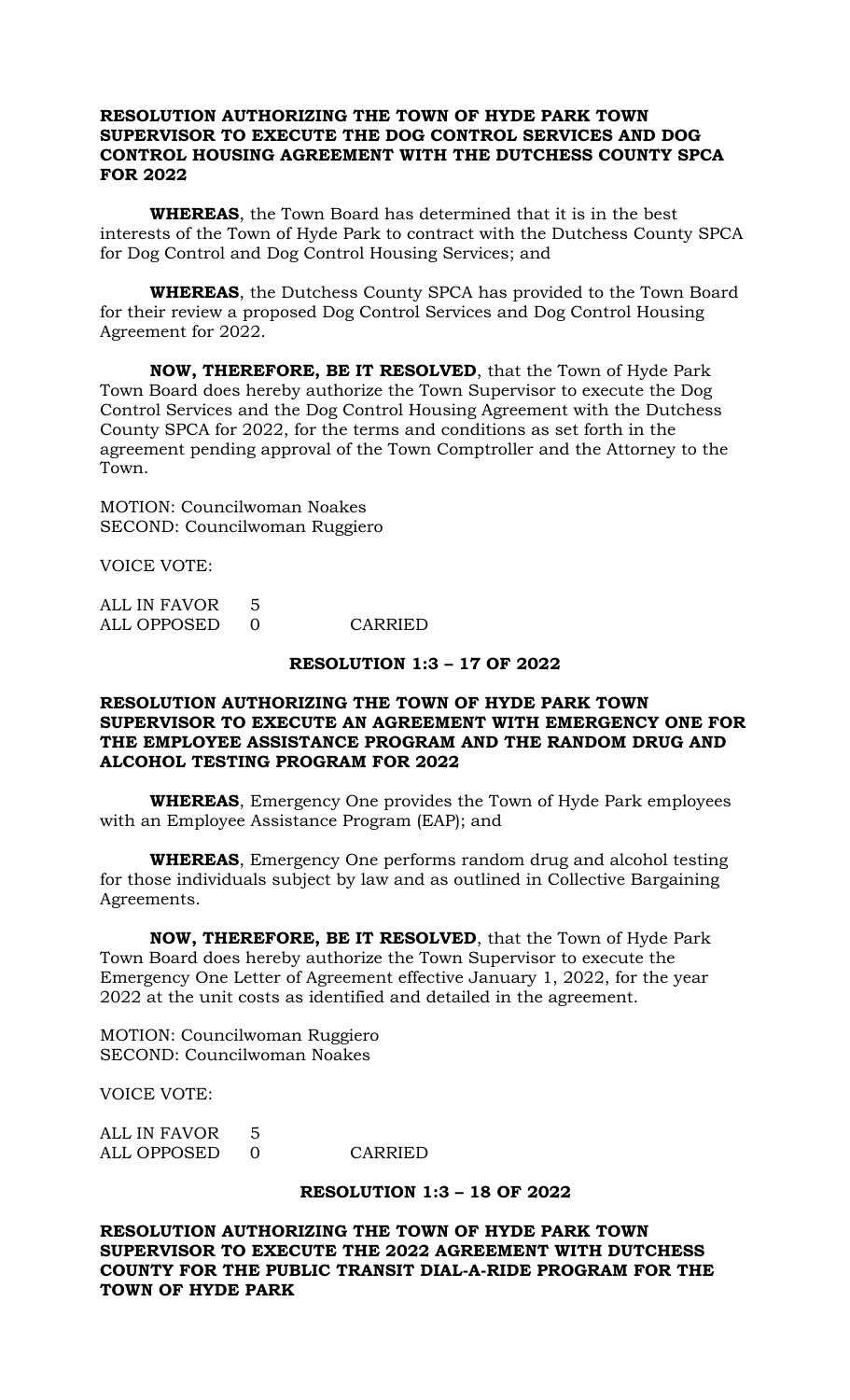**WHEREAS**, the Town of Hyde Park entered into an agreement with the County of Dutchess dated February 3, 2017 (Contract No. 17-0038-12/17-PT) to provide the Dial-A-Ride Public Transportation Services for the residents of the Town of Hyde Park; and

**WHEREAS**, said agreement allowed for up to (5) additional extension periods of one year each; and

**WHEREAS**, the last and final extension period ended as of December 31, 2021; and

**WHEREAS**, the Town of Hyde Park and Dutchess County Transportation would like to enter into another agreement to continue the Dutchess County Public Transit Dial-A-Ride Program for the Town of Hyde Park based on similar terms as the previous agreement from 2017 (Contract No. 17-0038-12/17-PT); and

**WHEREAS**, this agreement will be effective from January 1, 2022, to December 31, 2022, at which time said agreement may be extended for up to four (4) additional periods of one year each upon such terms and conditions as may be agreed upon between both parties; and

**WHEREAS**, the Town's financial obligations pursuant to said Agreement will not exceed \$11,960.00.

**NOW, THEREFORE BE IT RESOLVED**, that the Town of Hyde Park Town Board does hereby authorize the Town Supervisor to execute the Agreement with the County of Dutchess for Dial-A-Ride services for 2022 for the Town of Hyde Park.

MOTION: Councilman Lombardi SECOND: Councilman Prusakowski

VOICE VOTE:

ALL IN FAVOR 5 ALL OPPOSED 0 CARRIED

#### **RESOLUTION 1:3 – 19 OF 2022**

# **RESOLUTION AUTHORIZING THE TOWN OF HYDE PARK TOWN BOARD TO NEGOTIATE AND EXECUTE A CONTRACT WITH CLARK, PATTERSON, & LEE TO SERVE AS THE ENGINEER TO THE TOWN OF HYDE PARK FOR 2022**

**BE IT RESOLVED**, that the Town of Hyde Park Town Board does hereby authorize and direct the Town Supervisor to negotiate and sign a contract with Clark, Patterson, & Lee for Engineering Services for the Town of Hyde Park pursuant to the terms of said contract to be billed hourly at the rate in Schedule B of the contract with an annual cap of \$39,600.

MOTION: Councilman Prusakowski SECOND: Councilman Lombardi

VOICE VOTE:

| ALL IN FAVOR  |         |
|---------------|---------|
| ALL OPPOSED 0 | CARRIED |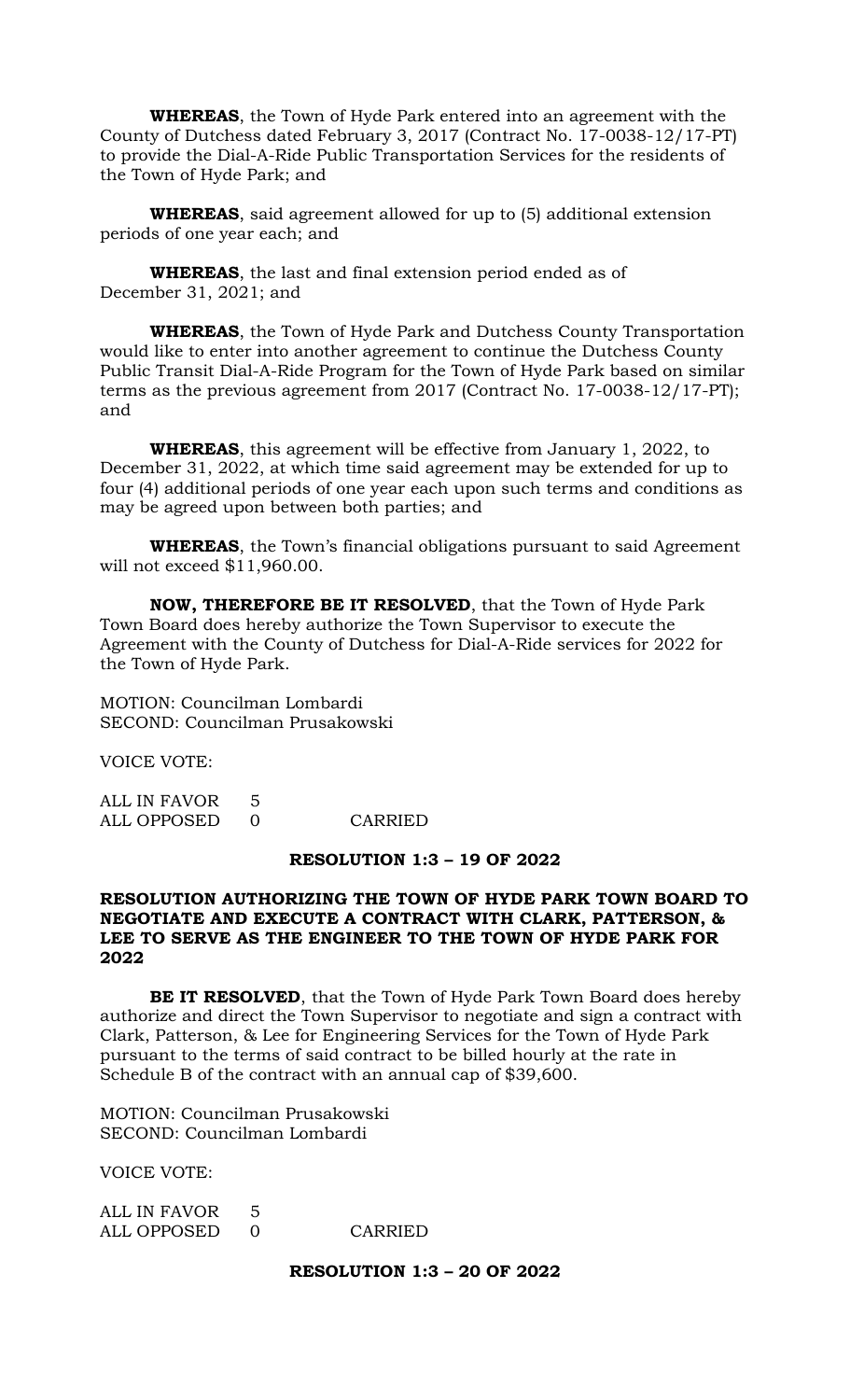# **RESOLUTION AUTHORIZING THE TOWN OF HYDE PARK TOWN SUPERVISOR TO EXECUTE A CONTRACT WITH NELSON, POPE, AND VOORHIS, LLC FOR PLANNING AND ZONING CONSULTING SERVICES FOR THE TOWN OF HYDE PARK FOR 2022**

**BE IT RESOLVED**, the Town wishes to continue the consulting services of Nelson, Pope, and Voorhis, LLC as Planner to the Town of Hyde Park Town Board; and

**BE IT FURTHER RESOLVED**, this contract shall not exceed the budget of \$12,000.00 and shall be established (\$1,000.00 per month) with all services compensated on an hourly basis in accord with the Fee Schedule; and

**BE IT FURTHER RESOLVED**, that all bills will be submitted by an itemized voucher, pending approval of the Town Comptroller; and

**BE IT FURTHER RESOLVED**, that the Town of Hyde Park Town Board does hereby authorize the Town Supervisor to execute a contract with Nelson, Pope, & Voorhis, LLC for Planning and Zoning Consulting Services for 2022.

MOTION: Councilwoman Noakes SECOND: Councilman Lombardi

VOICE VOTE:

| ALL IN FAVOR |         |
|--------------|---------|
| ALL OPPOSED  | CARRIED |

#### **RESOLUTION 1:3 - 21 OF 2022**

## **RESOLUTION AUTHORIZING THE TOWN OF HYDE PARK TOWN BOARD TO APPOINT VAN DEWATER & VAN DEWATER, LLP AS ATTORNEY TO THE TOWN OF HYDE PARK FOR THE YEAR 2022**

**WHEREAS**, the Town Board of the Town of Hyde Park, ("Town Board"), finds that it is in the best interest of the Town to terminate the 2021 agreement for legal services with prior counsel and retain the legal services of Van DeWater and Van DeWater, LLP, to act as Attorneys to the Town of Hyde Park, and does so to appoint it to provide legal advice and litigation services effective January 1, 2022 through December 31, 2022, at the rate of \$225.00 per hour plus disbursements.

**NOW, THEREFORE, BE IT RESOLVED**, that the Town Board authorizes the Town Supervisor to retain Van DeWater and Van DeWater, LLP, to provide legal services to the Town and terminate all prior agreements pertaining to the same; and

**BE IT FURTHER RESOLVED**, that the Town of Hyde Park Town Board does also hereby authorize the Town Supervisor to execute any and all documents to effectuate said appointment; and

**BE IT FURTHER RESOLVED**, that all requests for reimbursement pursuant to this appointment shall be set forth in a signed and itemized voucher audited and approved by the Town of Hyde Park Comptroller as required by law.

MOTION: Councilwoman Ruggiero SECOND: Councilwoman Noakes

VOICE VOTE:

ALL IN FAVOR 5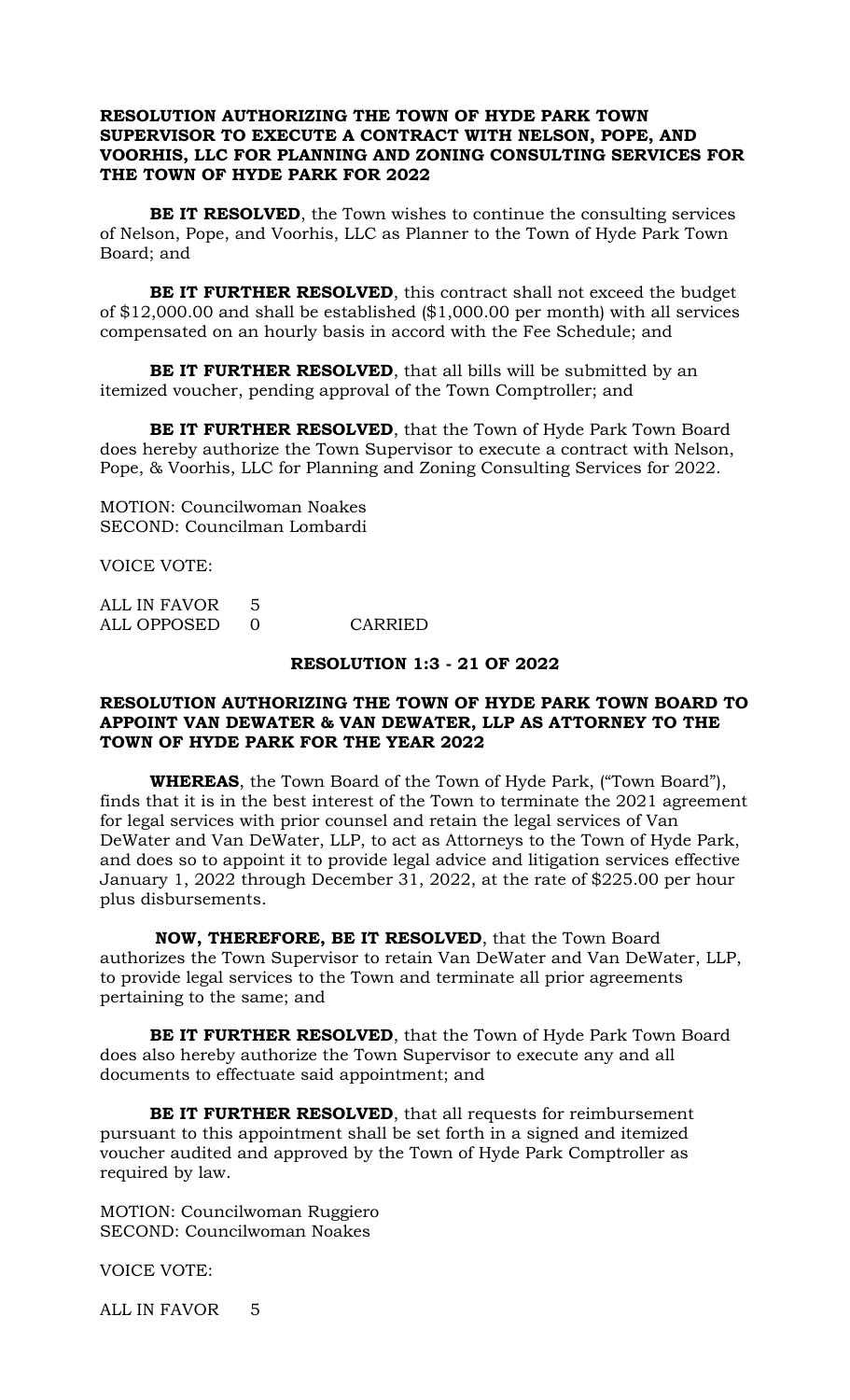ALL OPPOSED 0 CARRIED

#### **RESOLUTION 1:3 – 22 OF 2022**

# **RESOLUTION AUTHORIZING THE TOWN OF HYDE PARK TOWN BOARD TO REAPPOINT THOMAS, DROHAN, WAXMAN, PETIGROW & MAYLE, LLP AS LABOR AND EMPLOYMENT COUNSEL TO THE TOWN OF HYDE PARK FOR 2022**

**BE IT RESOLVED**, that the Town of Hyde Park Town Board does hereby reappoint Thomas, Drohan, Waxman, Petigrow & Mayle, LLP as Labor and Employment Counsel to the Town of Hyde Park for the year 2022, in accordance with the Retainer Agreement on file in the office of the Town Clerk; and

**BE IT FURTHER RESOLVED**, that the Town of Hyde Park Town Board does hereby authorize the Town Supervisor to execute a Letter of Engagement with Thomas, Drohan, Waxman, Petigrow & Mayle, LLP to provide such services at a rate of \$220.00 per hour for attorneys and \$95.00 for paralegal services; and

**BE IT FURTHER RESOLVED**, that all requests for reimbursement pursuant to this appointment shall be set forth in a signed and itemized voucher, and audited and approved by the Town of Hyde Park Comptroller as required by law.

MOTION: Councilman Lombardi SECOND: Councilman Prusakowski

VOICE VOTE:

| ALL IN FAVOR |         |
|--------------|---------|
| ALL OPPOSED  | CARRIED |

#### **RESOLUTION 1:3 - 23 OF 2022**

# **RESOLUTION AUTHORIZING THE TOWN OF HYDE PARK TOWN BOARD TO REAPPOINT KERRI YAMASHITA AS SPECIAL PROSECUTOR FOR THE TOWN OF HYDE PARK FOR 2022**

**BE IT RESOLVED**, that the Town of Hyde Park Town Board does hereby reappoint Kerri Yamashita, Esq., as Special Prosecutor for the Town of Hyde Park to prosecute Vehicle and Traffic Law Violations, Zoning Law; Code and Uniform Code Violations, Dangerous Dog Prosecutions, DEC Violations and Criminal Violations not prosecuted by the District Attorney's Office in and for the Town of Hyde Park in the Town of Hyde Park Justice Court; and

**BE IT FURTHER RESOLVED**, that the Town of Hyde Park Town Board does hereby authorize the Town Supervisor to execute a contract with Kerri Yamashita, Esq. to provide such services at a rate of \$100.00 per hour not to exceed \$350.00 per judge's court session with an annual cap of \$18,750.00 in accordance with the retainer agreement on file in the office of the Town Clerk; and

**BE IT FURTHER RESOLVED**, that all requests for reimbursement pursuant to this appointment shall be set forth in a signed and itemized voucher audited and approved by the Town of Hyde Park Comptroller as required by law.

MOTION: Councilman Prusakowski SECOND: Councilwoman Ruggiero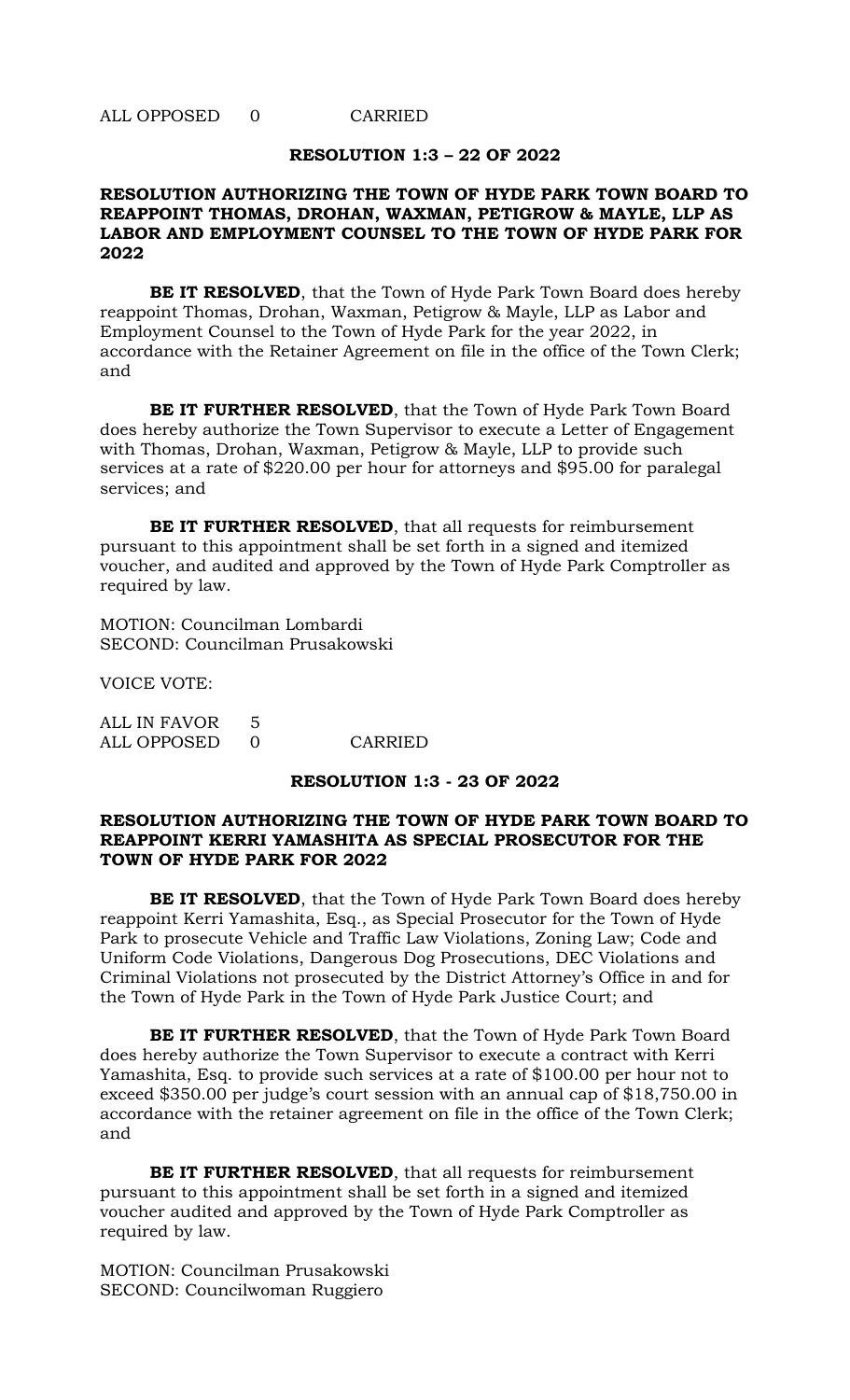VOICE VOTE:

ALL IN FAVOR 5 ALL OPPOSED 0 CARRIED

#### **RESOLUTION 1:3 - 24 OF 2022**

#### **RESOLUTION AUTHORIZING THE TOWN OF HYDE PARK TOWN SUPERVISOR TO DESIGNATE AND APPOINT DONALD PRUSAKOWSKI, SR. AS DEPUTY SUPERVISOR FOR THE TOWN OF HYDE PARK FOR 2022**

**BE IT RESOLVED**, that the Town of Hyde Park Town Board, pursuant to Section 42 of the Town Law, does hereby continue the position of Deputy Supervisor, which position shall be filled by appointment of the Town Supervisor and will be compensated at \$2054.00 per year; and

**BE IT FURTHER RESOLVED**, that Alfred Torreggiani, Town Supervisor of the Town of Hyde Park, does hereby designate and appoint Donald Prusakowski, Sr. to serve as Deputy Supervisor for the Town of Hyde Park for the year 2022.

MOTION: Councilwoman Noakes SECOND: Councilman Lombardi

VOICE VOTE:

| ALL IN FAVOR |         |
|--------------|---------|
| ALL OPPOSED  | CARRIED |

#### **RESOLUTION 1:3 – 25 OF 2022**

# **RESOLUTION AUTHORIZING THE TOWN OF HYDE PARK TOWN BOARD TO DESIGNATE AND REAPPOINT MICHAEL DUPREE AS CHAIRMAN OF THE TOWN OF HYDE PARK PLANNING BOARD FOR 2022**

**BE IT RESOLVED**, that the Town of Hyde Park Town Board does hereby designate and reappoint Michael Dupree as Chairman of the Town of Hyde Park Planning Board for 2022.

MOTION: Councilwoman Ruggiero SECOND: Councilman Prusakowski

VOICE VOTE:

ALL IN FAVOR 5 ALL OPPOSED 0 CARRIED

#### **RESOLUTION 1:3 – 26 OF 2022**

## **RESOLUTION AUTHORIZING THE TOWN OF HYDE PARK TOWN BOARD TO APPOINT JOHN GUERCIO AS A MEMBER TO THE TOWN OF HYDE PARK PLANNING BOARD**

**WHEREAS**, the Town of Hyde Park Planning Board consists of seven (7) members with seven (7) year terms; and two (2) alternate members with two (2) year terms ending December 31st on the year after appointment; and

**WHEREAS**, there exists a vacancy for a member for the Town of Hyde Park Planning Board when current Planning Board Member Stephanie Wasser resigned and moved up to fill the vacancy left by former member Diane DiNapoli; and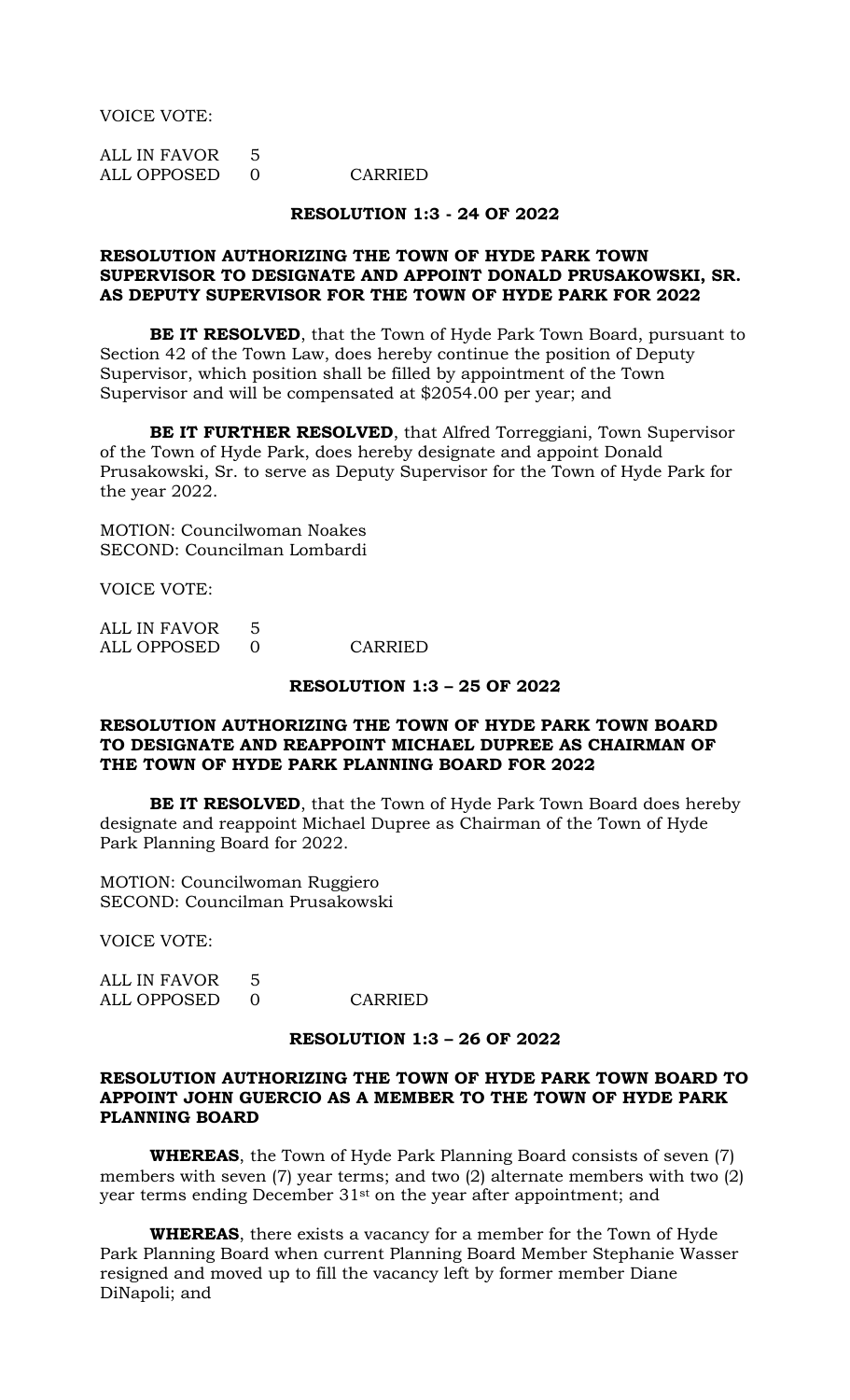**WHEREAS**, the Town of Hyde Park Town Board would like to appoint John Guercio to fill the Planning Board Vacancy for a term that will be effective January 1, 2022, and end December 31, 2028.

**NOW, THEREFORE BE IT RESOLVED**, that the Town of Hyde Park Town Board does hereby appoint John Guercio as a member of the Town of Hyde Park Planning Board effective January 1, 2022.

MOTION: Councilman Lombardi SECOND: Councilman Prusakowski

VOICE VOTE:

ALL IN FAVOR 5 ALL OPPOSED 0 CARRIED

#### **RESOLUTION 1:3 – 27 OF 2022**

# **RESOLUTION AUTHORIZING THE TOWN OF HYDE PARK TOWN BOARD TO DESIGNATE AND REAPPOINT DAVE McNARY AS CHAIRMAN OF THE TOWN OF HYDE PARK ZONING BOARD OF APPEALS FOR 2022**

**BE IT RESOLVED**, that the Town of Hyde Park Town Board does also hereby designate and reappoint Dave McNary as the Chairman of the Town of Hyde Park Zoning Board of Appeals for 2022.

MOTION: Councilman Prusakowski SECOND: Councilwoman Noakes

VOICE VOTE:

| ALL IN FAVOR |         |
|--------------|---------|
| ALL OPPOSED  | CARRIED |

#### **RESOLUTION 1:3 - 28 OF 2022**

# **RESOLUTION AUTHORIZING THE TOWN OF HYDE PARK TOWN BOARD TO REAPPOINT PAUL DONNELLY AS A MEMBER OF THE TOWN OF HYDE PARK ZONING BOARD OF APPEALS**

**WHEREAS**, the Town of Hyde Park Zoning Board of Appeals consists of five (5) members with five (5) year terms; and two (2) alternate members with two (2) year terms; and

**WHEREAS**, Paul Donnelly wishes to renew his term as a member of the Town of Hyde Park Zoning Board of Appeals.

**NOW THEREFORE, BE IT RESOLVED**, that the Town of Hyde Park Town Board does hereby reappoint Paul Donnelly as a Member to the Town of Hyde Park Zoning Board of Appeals effective January 1, 2022, to a term that will expire on December 31, 2026.

MOTION: Councilwoman Noakes SECOND: Councilwoman Ruggiero

VOICE VOTE:

| ALL IN FAVOR |         |
|--------------|---------|
| ALL OPPOSED  | CARRIED |

## **RESOLUTION 1:3 - 29 OF 2022**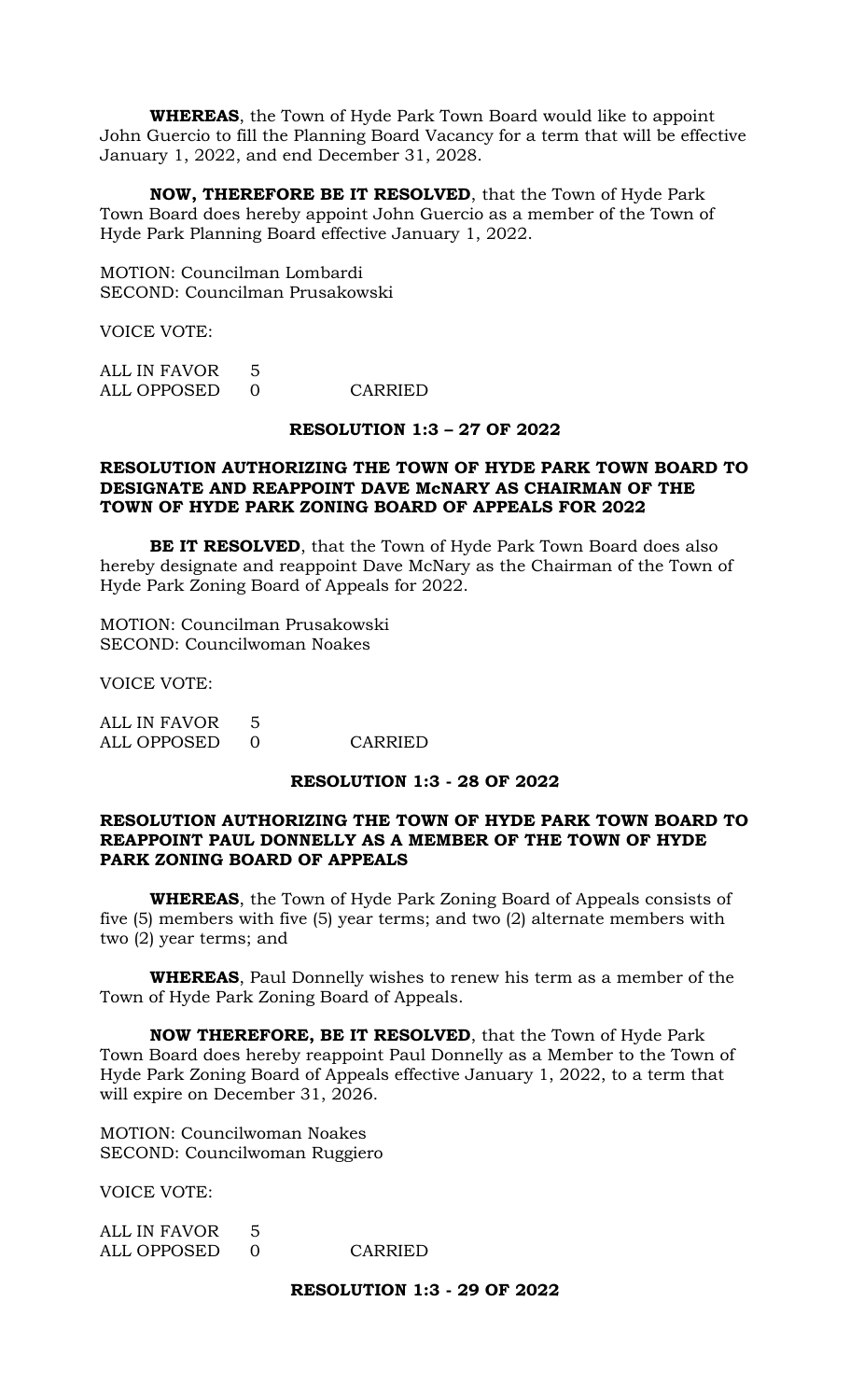# **RESOLUTION AUTHORIZING THE TOWN OF HYDE PARK TOWN BOARD TO REAPPOINT JOHN SCILEPPI AS AN ALTERNATE MEMBER TO THE TOWN OF HYDE PARK ZONING BOARD OF APPEALS**

**WHEREAS**, the Town of Hyde Park Zoning Board consists of five (5) members with seven (7) year terms; and two (2) alternate members with two (2) year terms; and

**WHEREAS**, John Scileppi wishes to renew his term as an alternate member of the Town of Hyde Park Zoning Board of Appeals.

**NOW THEREFORE, BE IT RESOLVED**, that the Town of Hyde Park Town Board does hereby reappoint John Scileppi as an Alternate Member to the Town of Hyde Park Zoning Board of Appeals effective January 1, 2022, to a term that will expire on December 31, 2023.

MOTION: Councilman Lombardi SECOND: Councilman Prusakowski

VOICE VOTE:

Councilwoman Ruggiero recused herself from voting on this resolution.

| ALL IN FAVOR |         |
|--------------|---------|
| ALL OPPOSED  |         |
| RECUSED      | CARRIED |

#### **RESOLUTION 1:3 – 30 OF 2022**

## **RESOLUTION AUTHORIZING THE TOWN OF HYDE PARK TOWN BOARD TO DESIGNATE AND REAPPOINT KERRI TEED AS CHAIRMAN OF THE TOWN OF HYDE PARK CONSERVATION ADVISORY COUNCIL FOR 2022**

**BE IT RESOLVED**, that the Town of Hyde Park Town Board does hereby designate and reappoint Kerri Teed as Chairman of the Town of Hyde Park Conservation Advisory Council for 2022.

MOTION: Councilman Prusakowski SECOND: Councilwoman Noakes

VOICE VOTE:

ALL IN FAVOR 5 ALL OPPOSED 0 CARRIED

# **RESOLUTION 1:3 – 31 OF 2022**

# **RESOLUTION AUTHORIZING THE TOWN OF HYDE PARK TOWN BOARD TO REAPPOINT SHANNON BUTLER AS THE TOWN OF HYDE PARK HISTORIAN FOR 2022**

**BE IT RESOLVED**, that the Town of Hyde Park Town Board does hereby reappoint Shannon Butler as the Town of Hyde Park Historian for 2022; and

**BE IT FURTHER RESOLVED**, that the annual compensation for the Town of Hyde Park Historian shall be \$300.00.

MOTION: Councilwoman Noakes SECOND: Councilwoman Ruggiero

VOICE VOTE: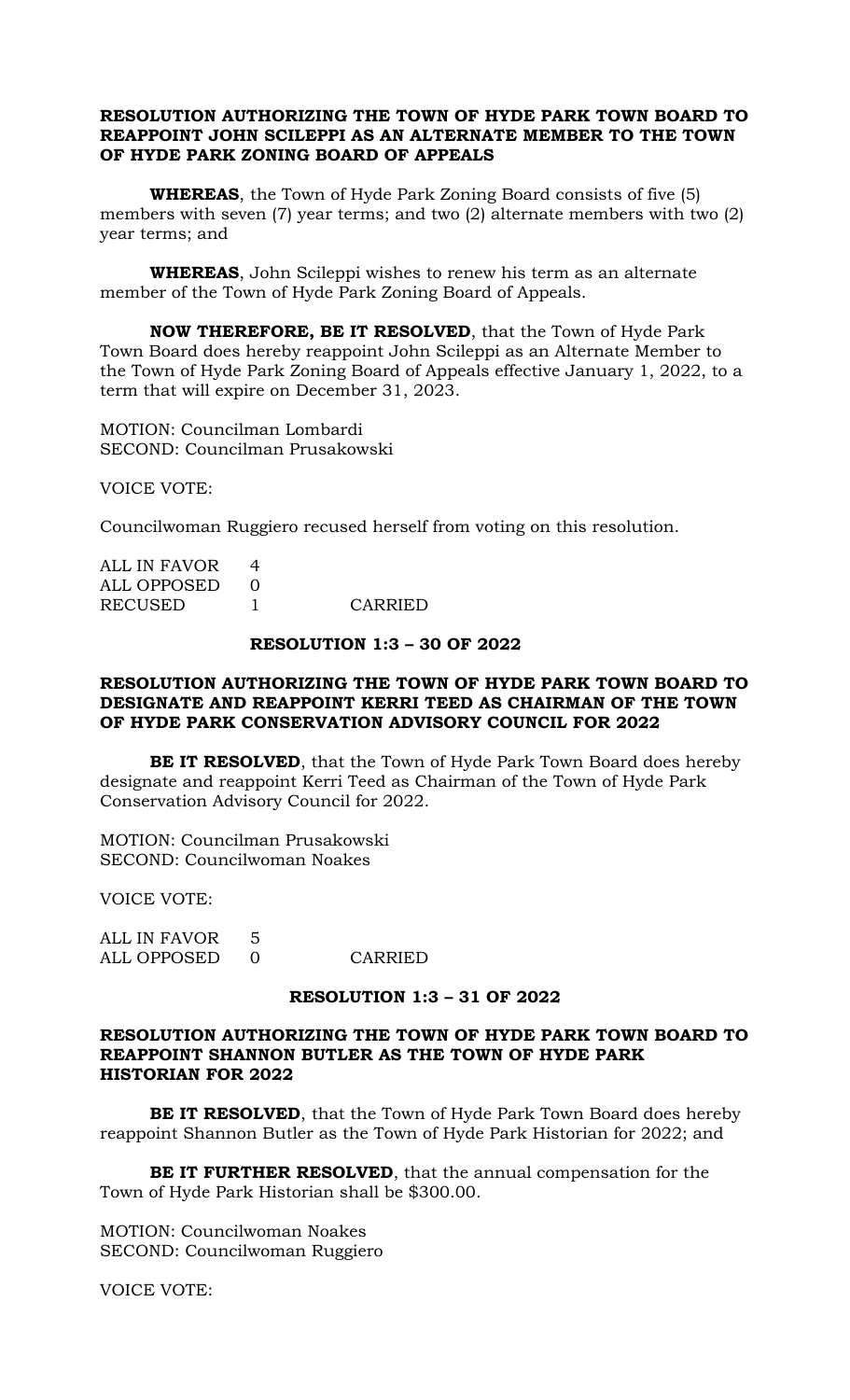ALL IN FAVOR 5 ALL OPPOSED 0 CARRIED

#### **RESOLUTION 1:3 - 32 OF 2022**

## **RESOLUTION AUTHORIZING THE TOWN CLERK TO ISSUE MOBILE HOME, SALVAGE YARD, AND USED MOTOR VEHICLE LICENSES FOR 2022**

**WHEREAS**, Chapter 108 of the Code of the Town of Hyde Park requires an annual license fee, approval of the Zoning Administrator and a copy of the Dutchess County Department of Health Permit to operate a Mobile Home Park in the Town of Hyde Park; and

**WHEREAS**, Chapter 108-25 of the Code of the Town of Hyde Park requires an annual license fee and approval of the Zoning Administrator for licensing of Salvage Yards in the Town of Hyde Park; and

**WHEREAS**, Chapter 108-27 of the Code of the Town of Hyde Park requires and annual license fee and approval of the Zoning Administrator for licensing of Used Motor Vehicle Lots.

**NOW, THEREFORE**, **BE IT RESOLVED**, that the Town of Hyde Park Town Board does hereby authorize the Town Clerk to issue for 2022, Mobile Home Park, Salvage Yard, and Used Motor Vehicle Lot licenses upon receipt of the yearly license fee, inspection approval of the Zoning Administrator, and any other necessary documentation required by the Town of Hyde Park.

MOTION: Councilwoman Ruggiero SECOND: Councilman Lombardi

VOICE VOTE:

ALL IN FAVOR 5 ALL OPPOSED 0 CARRIED

## **RESOLUTION 1:3 – 33 OF 2022**

#### **RESOLUTION AUTHORIZING THE TOWN OF HYDE PARK TOWN BOARD TO REAPPOINT THE TOWN OF HYDE PARK TOWN CLERK AS DISPENSER OF BINGO AND GAMES OF CHANCE LICENSES FOR 2022**

**BE IT RESOLVED**, that the Town of Hyde Park Town Board does hereby delegate to the Town of Hyde Park Town Clerk, the responsibility and authority granted to it by law in relation to the issuance, amendment, and cancellation of licenses for the conducting of Bingo Games, Games of Chance, Raffles, and also the collection and transmission of fees pursuant to Section 498 of the General Municipal Law for the year 2022; and

**BE IT FURTHER RESOLVED**, that the Town of Hyde Park Town Clerk is authorized to transmit those fees to the New York State Racing & Wagering Board.

MOTION: Councilman Lombardi SECOND: Councilman Prusakowski

VOICE VOTE:

| ALL IN FAVOR |         |
|--------------|---------|
| ALL OPPOSED  | CARRIED |

# **RESOLUTION 1:3 – 34 OF 2022**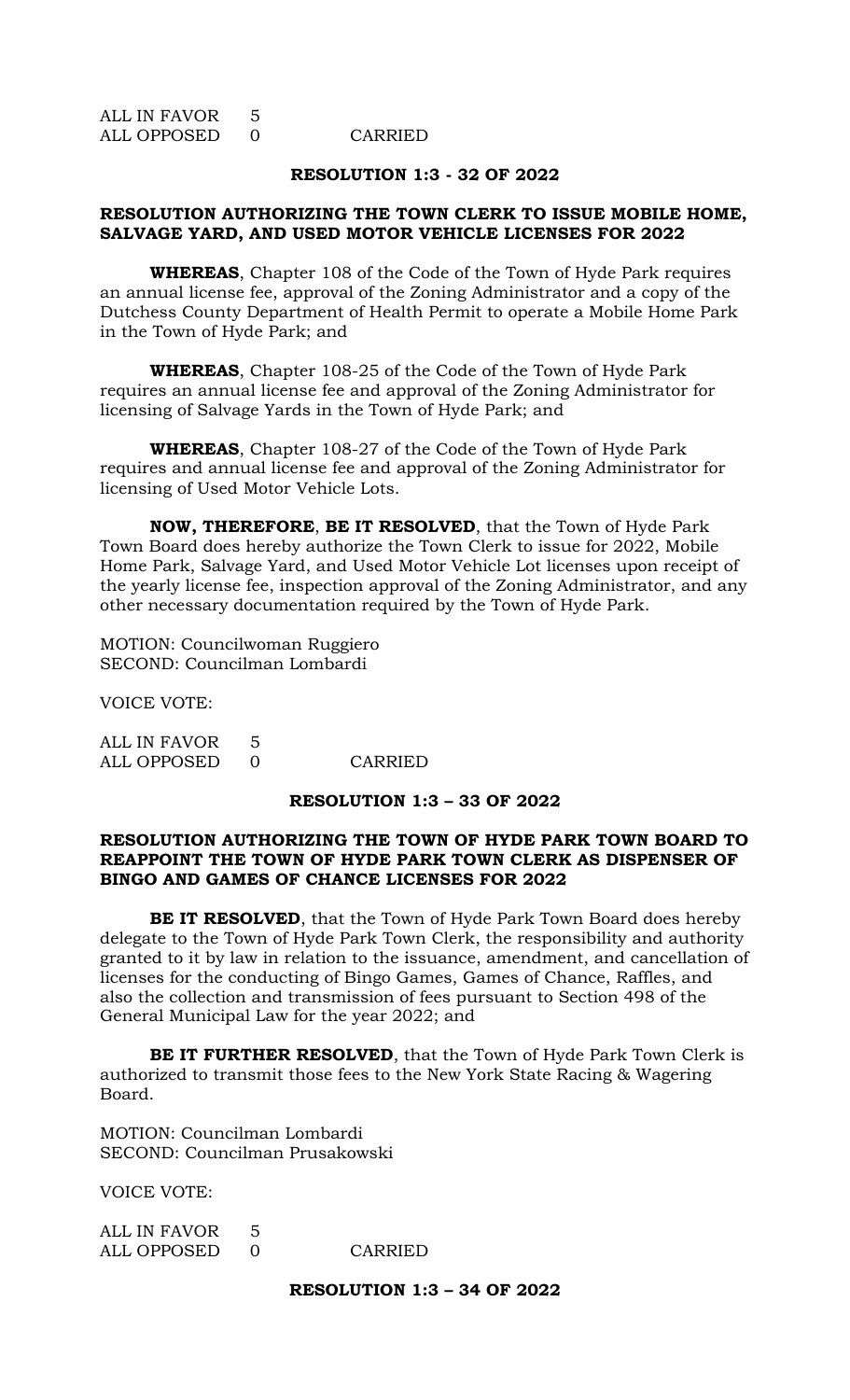# **RESOLUTION AUTHORIZING THE TOWN OF HYDE PARK TOWN BOARD TO REAPPOINT LINDSAY VAN NORSTRAND AS THE TOWN OF HYDE PARK BINGO INSPECTOR FOR 2022**

**BE IT RESOLVED**, that the Town of Hyde Park Town Board does hereby reappoint Lindsay Van Norstrand as the Town of Hyde Park Bingo Inspector for 2022; and

**BE IT FURTHER RESOLVED**, that Lindsay Van Norstrand will serve at the pleasure of the Town Board and shall hold the position of Bingo Inspector for the period of January 1, 2022, - December 31, 2022; and

**BE IT FURTHER RESOLVED**, that the annual compensation for the Bingo Inspector shall be \$2,000 payable upon receipt of a signed voucher approved by the Town of Hyde Park Comptroller.

MOTION: Councilman Prusakowski SECOND: Councilwoman Noakes

VOICE VOTE:

ALL IN FAVOR 5 ALL OPPOSED 0 CARRIED

## **RESOLUTION 1:3 – 35 OF 2022**

# **RESOLUTION AUTHORIZING THE TOWN OF HYDE PARK TOWN BOARD TO REAPPOINT THE TOWN OF HYDE PARK TOWN CLERK AS REGISTRAR OF VITAL STATISTICS AND ISSUING AGENT OF HANDICAPPED PARKING PERMITS FOR 2022**

**BE IT RESOLVED**, that the Town of Hyde Park Town Board does hereby designate and reappoint Donna McGrogan, Town of Hyde Park Town Clerk to serve as the Registrar of Vital Statistics for the Town of Hyde Park for 2022, pursuant to Public Health Law §4123; and

**BE IT FURTHER RESOLVED**, that said Registrar of Vital Statistics to the Town of Hyde Park shall receive no salary or compensation however, she shall be entitled to receive and retain all fees set by applicable statute for the performance of her duties as Registrar of Vital Statistics; and

**BE IT FURTHER RESOLVED**, that Town Clerk, Donna McGrogan hereby designates Lisa Gibson, Town of Hyde Park First Deputy Town Clerk to hold the position of Deputy Registrar of Vital Statistics for the Town of Hyde Park and Sarina Teuschler, Second Deputy Town Clerk as Sub-Registrar of Vital Statistics for the Town of Hyde Park; and

**BE IT FURTHER RESOLVED**, that the Town of Hyde Park Town Board does hereby designate the Town Clerk to be the issuing agent of handicapped parking permits pursuant to Vehicle & Traffic Law §1203-a for the year 2022.

MOTION: Councilwoman Noakes SECOND: Councilwoman Ruggiero

VOICE VOTE:

| ALL IN FAVOR |         |
|--------------|---------|
| ALL OPPOSED  | CARRIED |

**RESOLUTION 1:3 – 36 OF 2022**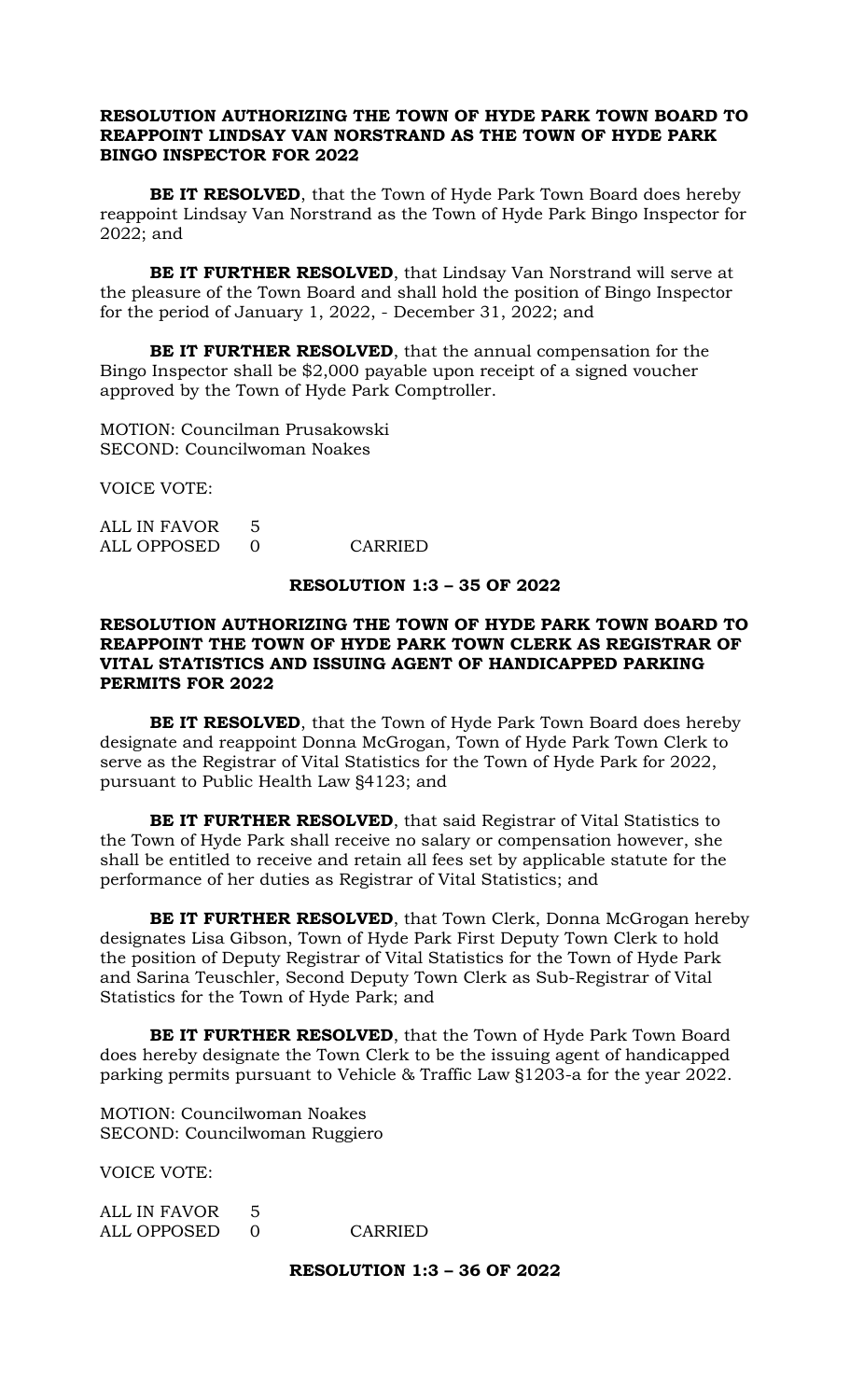# **RESOLUTION AUTHORIZING THE TOWN OF HYDE PARK TOWN BOARD TO DESIGNATE KATHLEEN MOSS AND COUNCILMAN JOHN LOMBARDI AS 2022 VOTING REPRESENTATIVES TO THE DUTCHESS COUNTY MS4 COORDINATION COMMITTEE (DCMS4CC) FOR THE TOWN OF HYDE PARK**

**BE IT RESOLVED**, that the Town of Hyde Park Town Board does hereby designate Kathleen Moss and Councilman John Lombardi as the 2022 voting representatives to the Dutchess County MS4 Coordination Committee (DCMS4CC) for the Town of Hyde Park.

MOTION: Councilwoman Ruggiero SECOND: Councilman Prusakowski

Councilman Lombardi recused himself from voting on this resolution.

VOICE VOTE:

| ALL IN FAVOR |         |
|--------------|---------|
| ALL OPPOSED  |         |
| RECUSED      | CARRIED |

#### **RESOLUTION 1:3 – 37 OF 2022**

# **RESOLUTION AUTHORIZING THE TOWN OF HYDE PARK TOWN BOARD TO REAPPOINT PAUL CACCIA AS THE TOWN OF HYDE PARK GAMES OF CHANCE INSPECTOR FOR 2022**

**BE IT RESOLVED**, that the Town of Hyde Park Town Board does hereby reappoint Paul Caccia as the Town of Hyde Park Games of Chance Inspector for 2022.

**BE IT FURTHER RESOLVED**, that Paul Caccia will serve at the pleasure of the Town Board and shall hold the position of Games of Chance Inspector from January 1, 2022, through December 31, 2022; and

**BE IT FURTHER RESOLVED**, that the annual compensation for the Games of Chance Inspector shall be a fee of \$25.00 per inspection payable upon receipt of a signed and itemized voucher approved by the Town of Hyde Park Comptroller.

MOTION: Councilman Lombardi SECOND: Councilman Prusakowski

VOICE VOTE:

| ALL IN FAVOR  |         |
|---------------|---------|
| ALL OPPOSED 0 | CARRIED |

#### **RESOLUTION 1:3 - 38 OF 2022**

# **RESOLUTION DESIGNATING EMERGENCY INTERIM SUCCESSORS AND THE EMERGENCY MANAGEMENT COORDINATOR FOR 2022 FOR THE TOWN OF HYDE PARK**

**BE IT RESOLVED**, that the Town of Hyde Park Town Board does hereby designate the following individuals to serve as emergency interim successors for the position of the Town Supervisor in the event of an emergency when the Town Supervisor or one or more of his successors is unavailable as listed in the below succession; and

| Donald Prusakowsi, Sr.: | Deputy Supv. & Town Board Member, Ward 4 |
|-------------------------|------------------------------------------|
| John Lombardi:          | Town Board Member, Ward 3                |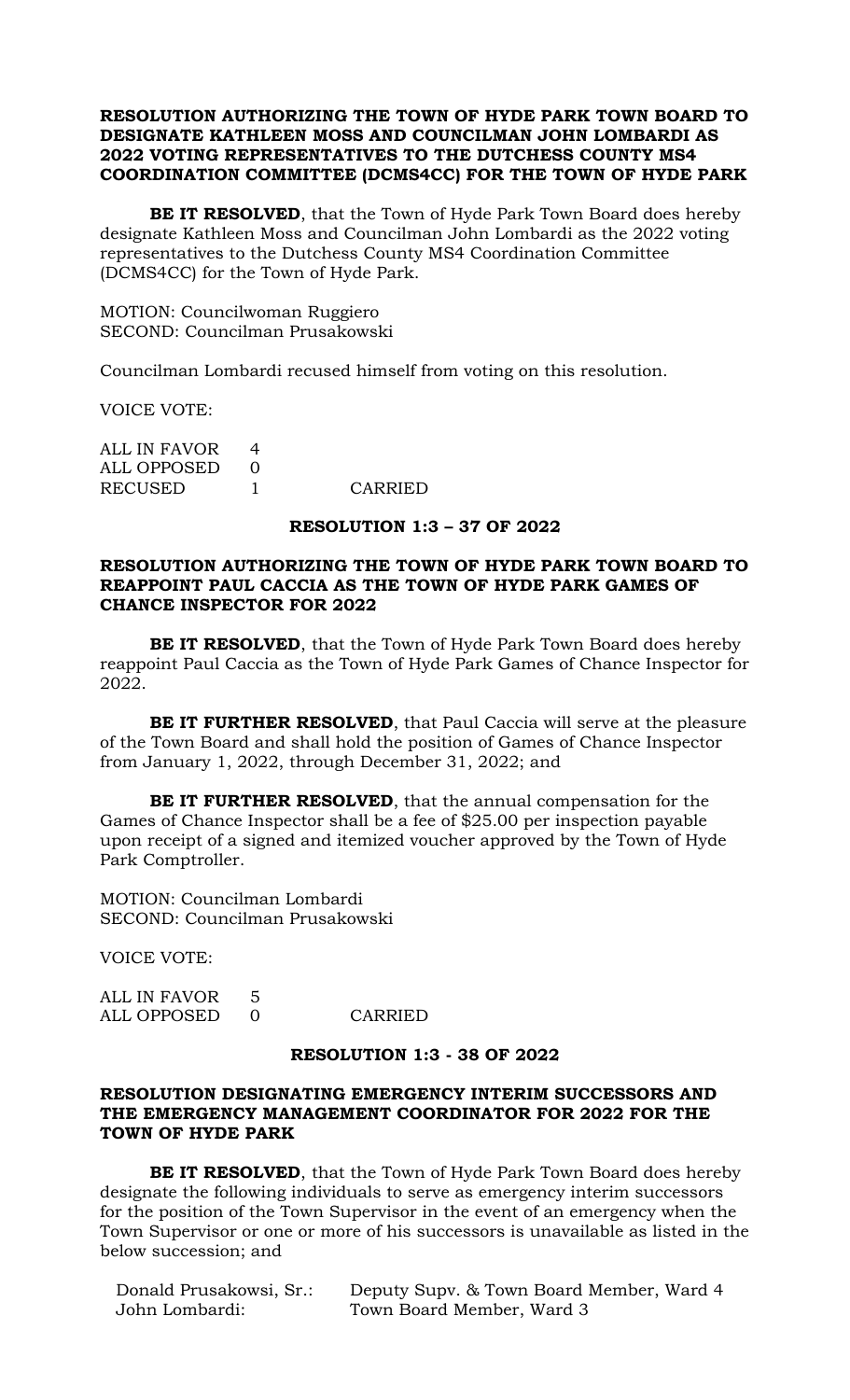| Lynn Ruggiero: | Town Board Member, Ward 2 |
|----------------|---------------------------|
| Nicole Noakes: | Town Board Member, Ward 1 |

**BE IT FURTHER RESOLVED**, that the Town Supervisor does also hereby appoint Chief Robert Benson as the Emergency Management Coordinator for the Town of Hyde Park.

MOTION: Councilman Prusakowski SECOND: Councilwoman Noakes

VOICE VOTE:

| ALL IN FAVOR |         |
|--------------|---------|
| ALL OPPOSED  | CARRIED |

## **RESOLUTION 1:3 – 39 OF 2022**

## **RESOLUTION AUTHORIZING THE TOWN OF HYDE PARK TOWN BOARD TO APPOINT THE 2022 TOWN BOARD LIAISONS FOR THE TOWN AND COMMUNITY**

**BE IT RESOLVED**, that the following members of the Town of Hyde Park Town Board are hereby appointed as Liaisons for the Town and Community for 2022 as follows:

| <b>Alfred Torreggiani:</b> | <b>Building Department</b><br><b>Planning Department</b><br>Planning Board<br>Zoning Board of Appeals<br><b>Highway Department</b><br><b>Police Department</b><br>Personnel Negotiations<br>Veteran Affairs<br>Safety Plan Committee |
|----------------------------|--------------------------------------------------------------------------------------------------------------------------------------------------------------------------------------------------------------------------------------|
| <b>Nicole Noakes:</b>      | Historian<br><b>Recreation Department</b><br><b>Chamber of Commerce</b>                                                                                                                                                              |
| Lynn Ruggiero:             | Conservation Advisory Council<br>Hyde Park Central School District<br>Compliance for Anti-Harassment<br>Workplace Violence Prevention<br><b>Audit Committee</b>                                                                      |
| John Lombardi:             | DC MS4 Coordination Committee<br>Paul Tegtmeier<br>Roosevelt Fire District<br><b>Chamber of Commerce</b><br><b>DCWWA</b>                                                                                                             |
| Donald Prusakowski, Sr.:   | Board of Assessment Review<br>Board of Ethics<br>Hyde Park Fire Department<br>Police Department<br>Justice Department<br>Roosevelt Fire Department<br>Dog Control                                                                    |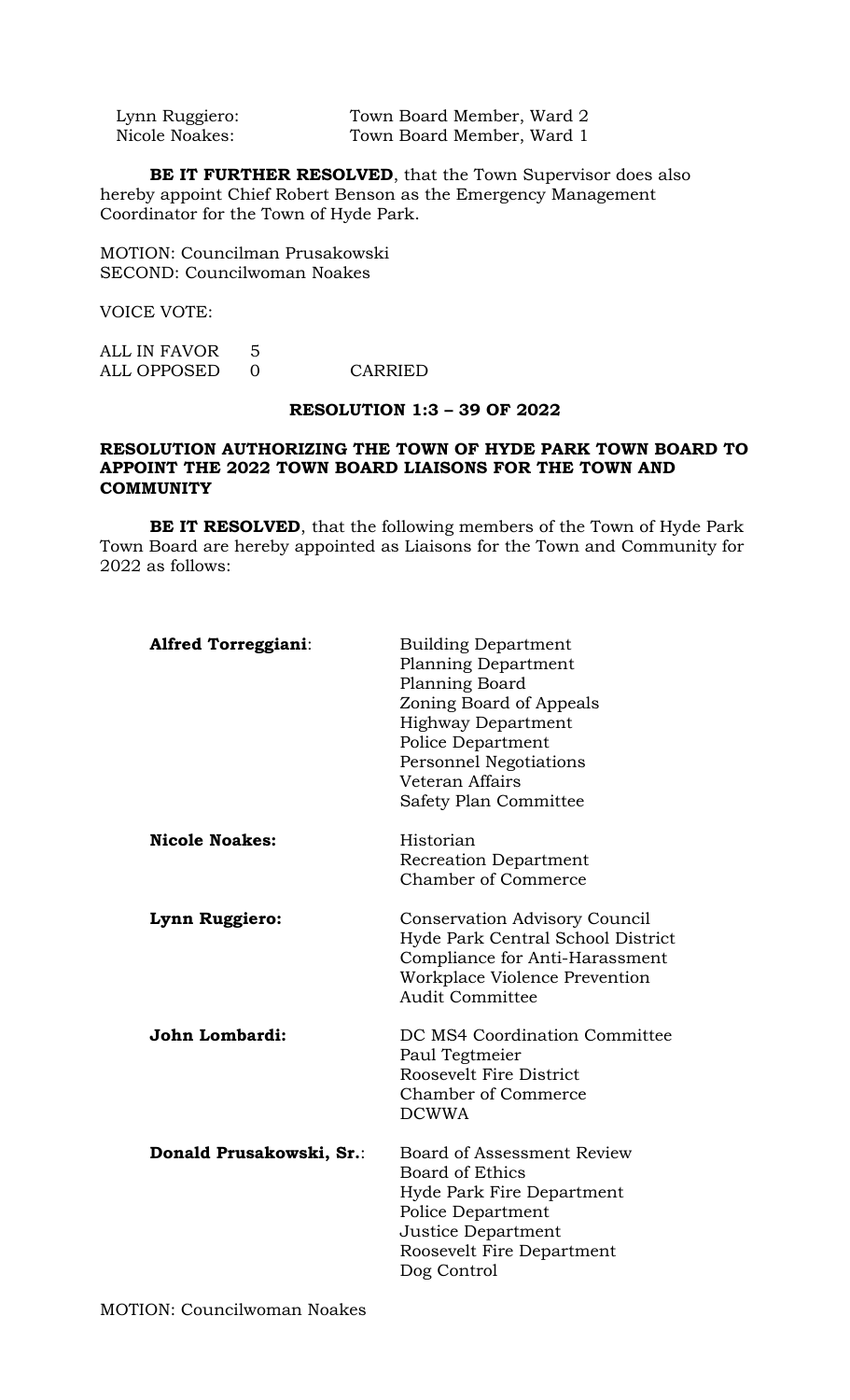SECOND: Councilwoman Ruggiero

VOICE VOTE:

ALL IN FAVOR 5 ALL OPPOSED 0 CARRIED

#### **RESOLUTION 1:3 – 40 OF 2022**

# **RESOLUTION AUTHORIZING THE TOWN SUPERVISOR TO ACCEPT AN INSURANCE PROPOSAL AND EXECUTE AN AGREEMENT WITH NFP INSURANCE FOR LIABILITY INSURANCE COVERAGE FOR THE TOWN OF HYDE PARK THROUGH NEW YORK MUNICIPAL INSURANCE RECIPROCAL (NYMIR) FOR THE POLICY PERIOD JANUARY 1, 2022, TO DECEMBER 31, 2022**

**WHEREAS**, the Town of Hyde Park received the insurance proposal from NFP Insurance for liability coverage for the Town of Hyde Park through New York Municipal Insurance Reciprocal (NYMIR) for the policy term of January 1, 2022, through December 31, 2022; and

**WHEREAS**, the insurance proposal was reviewed by the Town Supervisor and the Town Comptroller, and it was determined that the policy offered by NFP Insurance through NYMIR provided the insurance coverage and premium costs that were acceptable to the Town of Hyde Park and that there is sufficient money budgeted in the Town's 2022 budget to provide for said insurance coverage.

**NOW, THEREFORE, BE IT RESOLVED**, that the Town of Hyde Park Town Board does hereby authorize the Town Supervisor to execute all documents from NFP Insurance required to provide insurance coverage to the Town of Hyde Park through New York Municipal Insurance Reciprocal (NYMIR) for the policy term effective January 1, 2022, through December 31, 2022, pending final approval by the Town.

MOTION: Councilwoman Ruggiero SECOND: Councilman Prusakowski

VOICE VOTE:

ALL IN FAVOR 5 ALL OPPOSED 0 CARRIED

#### **RESOLUTION 1:3 - 41 OF 2022**

# **RESOLUTION AUTHORIZING THE TOWN OF HYDE PARK TOWN BOARD TO RENEW THE SHORT-TERM DISABILITY INSURANCE FOR THE TOWN OF HYDE PARK WITH THE HARTFORD INSURANCE COMPANY FOR 2022**

**BE IT RESOLVED**, that the Town of Hyde Park Town Board does hereby renew the Town's Short-Term Disability Policy through The Hartford Insurance Company effective January 1, 2022; and

 **BE IT FURTHER RESOLVED**, that the Town of Hyde Park Town Board does hereby authorize the Town Supervisor to sign any and all documents necessary for the renewal of said Disability Policy.

MOTION: Councilman Lombardi SECOND: Councilman Prusakowski

VOICE VOTE: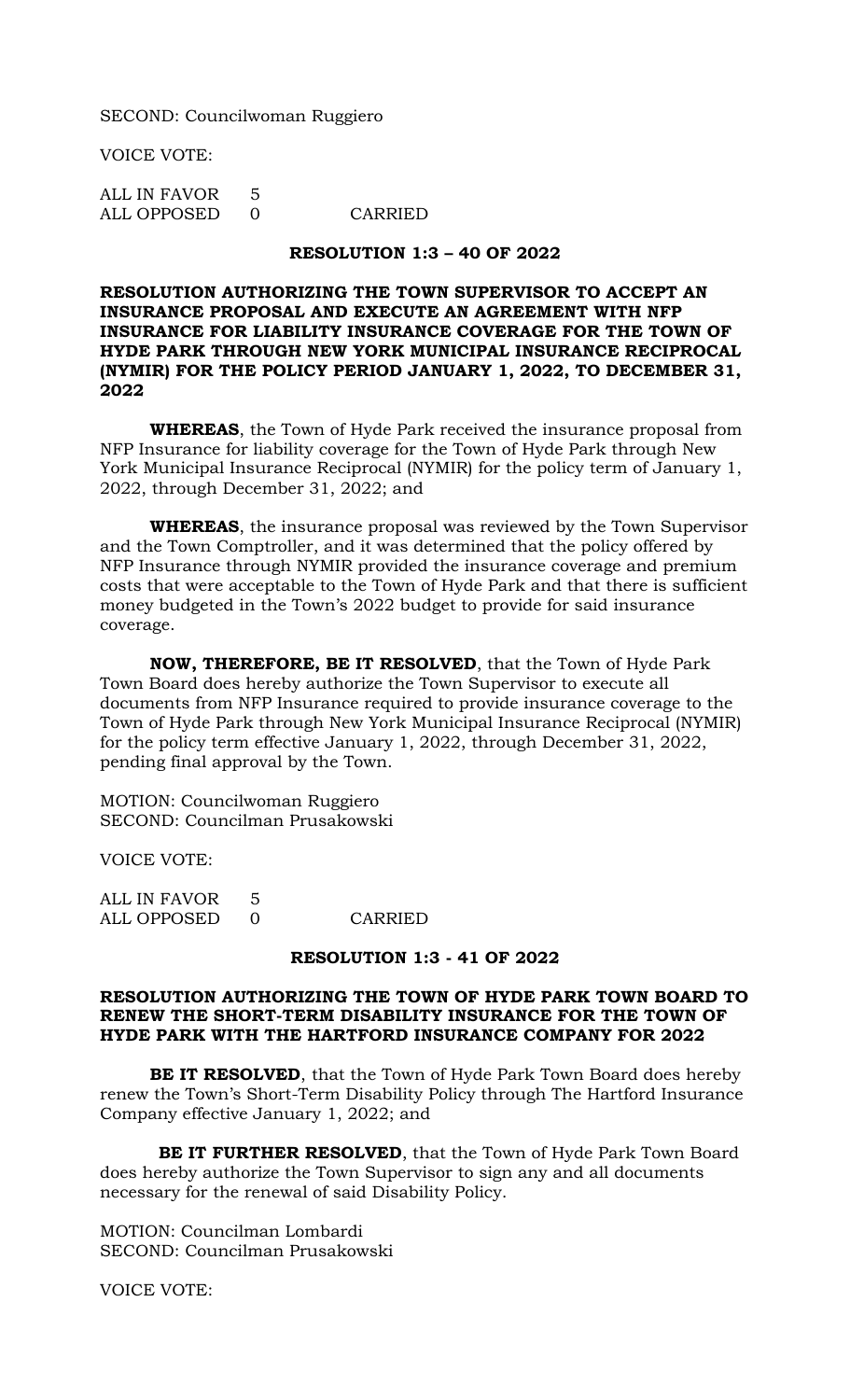ALL IN FAVOR 5 ALL OPPOSED 0 CARRIED

#### **RESOLUTION 1:3 – 42 OF 2022**

## **RESOLUTION AUTHORIZING THE TOWN OF HYDE PARK TOWN SUPERVISOR TO EXECUTE ALL DOCUMENTS NECESSARY AND PROPER WITH MVP HEALTH CARE FOR THE YEAR 2022**

**BE IT RESOLVED**, that the Town of Hyde Park Town Board does hereby authorize and direct the Town Supervisor, Alfred Torreggiani, to execute any and all documents necessary and proper for the contract with MVP Health Care for the period January 1, 2022, through December 31, 2022.

MOTION: Councilman Prusakowski SECOND: Councilwoman Noakes

VOICE VOTE:

ALL IN FAVOR 5 ALL OPPOSED 0 CARRIED

#### **RESOLUTION 1:3 - 43 OF 2022**

## **RESOLUTION AUTHORIZING THE TOWN OF HYDE PARK TOWN BOARD TO READOPT THE TOWN OF HYDE PARK'S WORKPLACE VIOLENCE PREVENTION POLICY AND NAME COMPLIANCE OFFICERS FOR ANTI-HARASSMENT IN THE WORKPLACE AND WORKPLACE VIOLENCE PREVENTION**

**WHEREAS**, the Town of Hyde Park has a Workplace Violence Prevention Policy and the Town Board of the Town of Hyde Park has reviewed the current policy in place and find that no current changes are needed.

**NOW, THEREFORE, BE IT RESOLVED**, that the Town of Hyde Park Town Board does hereby readopt the Town of Hyde Park's Workplace Violence Prevention Policy; and

**BE IT FURTHER RESOLVED**, that the Town of Hyde Park Town Board of does hereby also name Heidi Peters, Payroll Clerk and Lynn Ruggiero, Town Councilman as the Compliance Officers for Anti-Harassment in the Workplace and Workplace Violence Prevention.

MOTION: Councilwoman Noakes SECOND: Councilman Prusakowski

Councilwoman Ruggiero recused herself from voting on this resolution.

VOICE VOTE:

| CARRIED       |
|---------------|
| ALL OPPOSED 0 |

#### **RESOLUTION 1:3 – 44 OF 2022**

# **RESOLUTION AUTHORIZING THE TOWN OF HYDE PARK TOWN BOARD TO SET THE POLICY REGARDING OVERTIME AND COMPENSATORY TIME FOR THE YEAR 2022**

**BE IT RESOLVED**, that the Town of Hyde Park Town Board does hereby direct Department Heads for 2022 to obtain approval from the Town Supervisor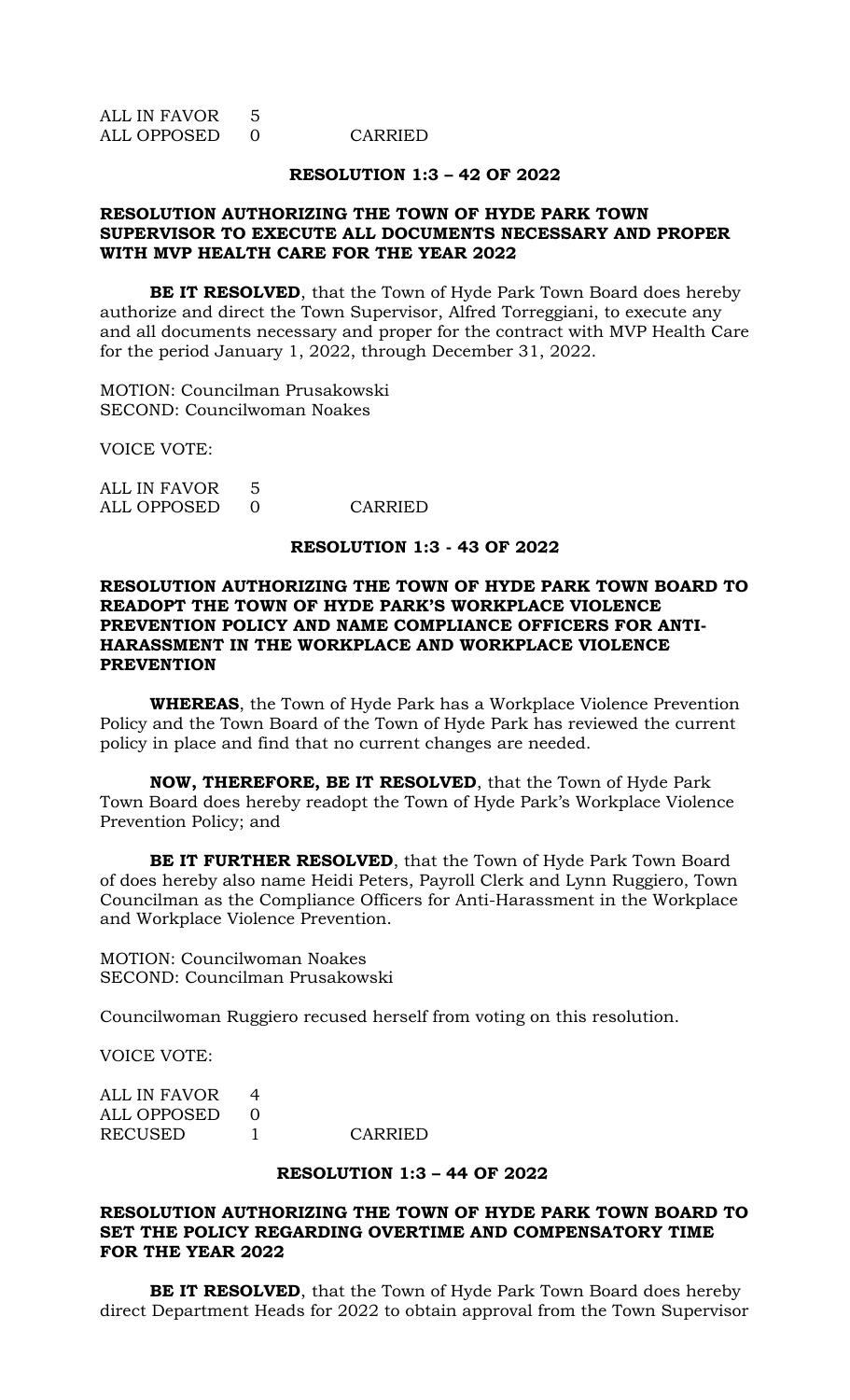for all overtime and compensatory time for the CSEA Town Hall Unit and all Non-Union Employees.

MOTION: Councilwoman Ruggiero SECOND: Councilwoman Noakes

VOICE VOTE:

ALL IN FAVOR 5 ALL OPPOSED 0 CARRIED

#### **RESOLUTION 1:3 – 45 OF 2022**

# **RESOLUTION AUTHORIZING THE TOWN OF HYDE PARK TOWN BOARD TO RETAIN THE SERVICES OF THE PROFESSIONAL FIRM OF AQUARIUS CAPITAL TO PERFORM THE 2021 GOVERNMENT ACCOUNTING STANDARDS BOARD VALUATION FOR THE TOWN OF HYDE PARK**

**WHEREAS**, the Town of Hyde Park has the need for an Actuarial Professional in order to comply with Government Accounting Standards for the year 2021; and

 **WHEREAS**, Aquarius Capital performed a full valuation for the Town for the year 2019 for a flat fee of \$4,500.00 and then for a roll forward calculation for the Town's 2020 Government Accounting Standards Board Valuation for a fee of \$2,000.00; and

**WHEREAS**, it would be in the best interest of the Town to utilize Aquarius Capital's services for the Town's 2021 Government Accounting Standards Board Valuation.

**NOW THEREFORE BE IT RESOLVED**, that the Town of Hyde Park Town Board does hereby authorize the Town Supervisor to execute a Professional Services Agreement as based on the agreement provided; and

**BE IT FURTHER RESOLVED**, that the Town of Hyde Park Town Board does also hereby authorize the Town Supervisor to execute the Professional Services Specifying Contract Agreement with Aquarius Capital to perform the Town's Government Accounting Standards Board Valuation reporting for the Fiscal Audit for 2021 in accordance with the proposal that was submitted to the Town on September 13, 2021, pending final approval of the Town Supervisor and Town Comptroller.

MOTION: Councilman Lombardi SECOND: Councilman Prusakowski

VOICE VOTE:

ALL IN FAVOR 5 ALL OPPOSED 0 CARRIED

## **RESOLUTION 1:3 – 46 OF 2022**

# **RESOLUTION AUTHORIZING THE TOWN OF HYDE PARK TOWN BOARD AND TOWN OF HYDE PARK HIGHWAY SUPERINTENDENT TO EXECUTE THE 2022 AGREEMENT FOR THE EXPENDITURE OF HIGHWAY MONIES FOR GENERAL REPAIRS**

**WHEREAS**, the Superintendent of Highways and the Town Board of the Town of Hyde Park wish to enter into an agreement for the expenditure of Highway Funds for general repairs and maintenance of highways within the Town in accordance with the provisions of Highway Law §284; and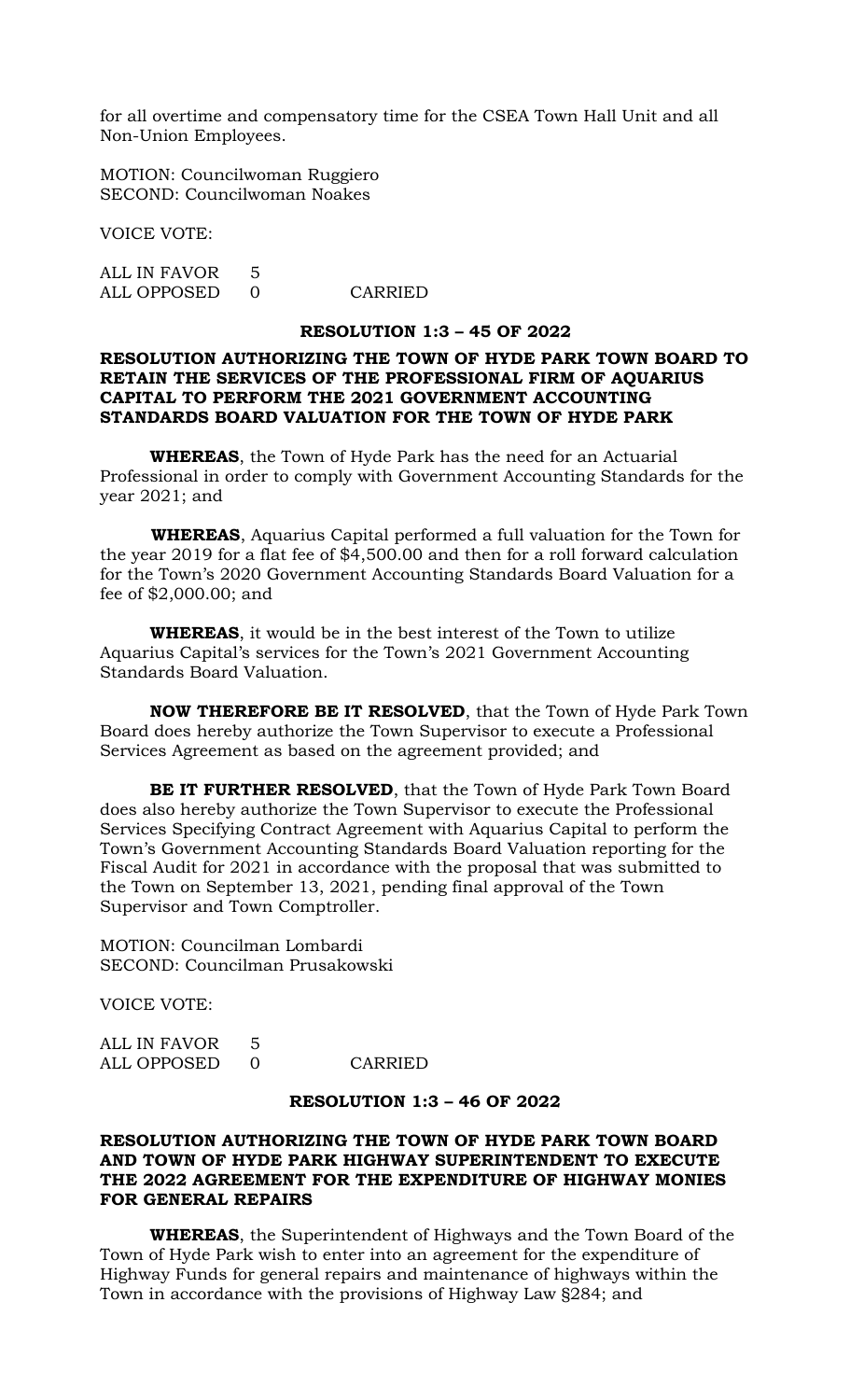**WHEREAS**, pursuant to the provisions of Highway Law §284, the Town Highway Superintendent and the Town Board agree that the monies levied and collected in the Town for repair and improvement of highways and received from the State for State Aid for the repair and improvement of Highways, shall be expended in accordance with the Agreement for the Expenditure of Highway Monies.

**NOW, THEREFORE, BE IT RESOLVED**, that the Town of Hyde Park Town Board does hereby authorize that the monies levied and collected in the Town for repair and improvement of highways, shall be expended in accordance with the Agreement for the Expenditure of Highway Monies for general repairs; and

**BE IT FURTHER RESOLVED**, that the members of the Town Board and the Town Highway Superintendent are hereby authorized to sign in duplicate the Agreement for the Expenditure of Highway Monies for general repairs pending final approval; and

**BE IT FURTHER RESOLVED**, that the Town Clerk shall file one copy of the Agreement in the Office of the Town Clerk, and one signed copy in the Office of the Dutchess County Department of Public Works.

MOTION: Councilman Prusakowski SECOND: Councilman Lombardi

VOICE VOTE:

| ALL IN FAVOR 5 |         |
|----------------|---------|
| ALL OPPOSED 0  | CARRIED |

#### **RESOLUTION 1:3 – 47 OF 2022**

## **RESOLUTION AUTHORIZING THE TOWN OF HYDE PARK TOWN SUPERVISOR TO EXECUTE AN EXTENSION OF THE INTERMUNICIPAL COOPERATION AGREEMENT WITH THE TOWN OF HYDE PARK HIGHWAY DEPARTMENT AND THE HYDE PARK CENTRAL SCHOOL DISTRICT FOR 2022**

**WHEREAS**, the Town maintains a fleet of motor vehicles for its Highway Department, Recreation Department, Police Department, and Building Department, all of which utilize diesel and regular gasoline fuel; and

**WHEREAS**, the School District currently maintains a fuel distribution area for its vehicles located at the School District bus garage; and

**WHEREAS**, the School District purchases its gasoline supply through a New York State Contract; and

**WHEREAS**, the Town had, for many years, pursuant to an informal agreement, been sending their motor vehicles to the School District gasoline dispensing facility to obtain diesel and regular gasoline on an as needed basis; and

**WHEREAS**, the School District has, in turn, been billing the Town pursuant to its State Contract rates for the gasoline so acquired; and

**WHEREAS**, in 2017, the Town and the School District were desirous of continuing such arrangement pursuant to a formal Intermunicipal Cooperation Agreement; and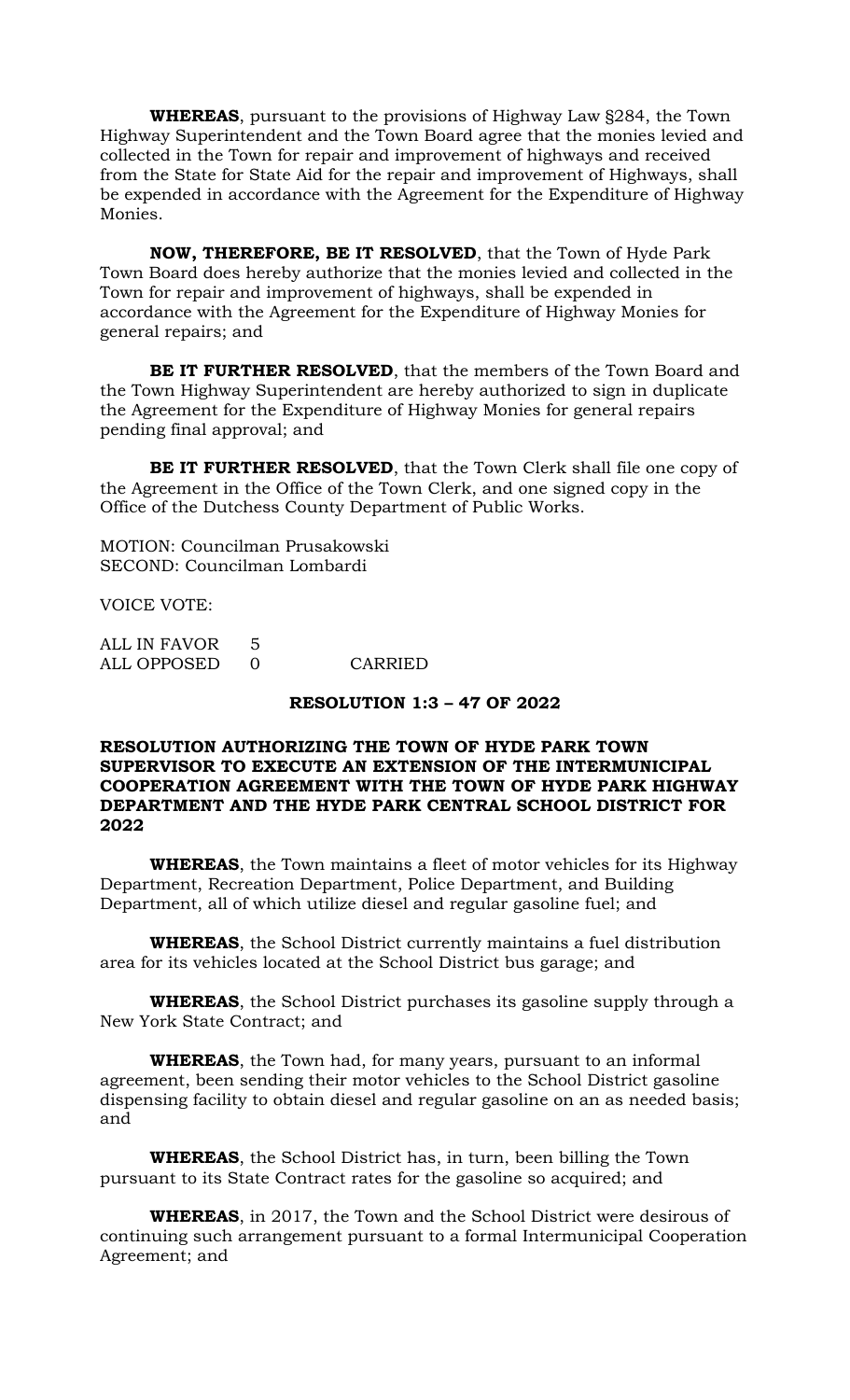**WHEREAS**, the Town maintains a supply of treated salt which it acquires through the New York State Contract process located at the Town's highway garage at 1146 Route 9G, Hyde Park, New York 12538; and

**WHEREAS**, the Town had, for several years, been supplying treated salt to the School District on an as needed basis pursuant to an informal arrangement; and

**WHEREAS**, the Town and School District are desirous of continuing such arrangement as per the 2017 Intermunicipal Cooperation Agreement; and

**WHEREAS**, both municipalities are desirous of continuing the Intermunicipal Cooperation Agreement for an additional term of one year for 2022 under the same terms and conditions.

**NOW, THEREFORE**, **BE IT RESOLVED**, that the Town of Hyde Park Town Board does hereby authorize the Town Supervisor to execute any documentation which may be necessary to formalize the continuation of the Intermunicipal Cooperation Agreement between the Town of Hyde Park and the Hyde Park School District for 2022 under the same terms and conditions as the 2017 IMA.

MOTION: Councilwoman Noakes SECOND: Councilwoman Ruggiero

VOICE VOTE:

| ALL IN FAVOR 5 |         |
|----------------|---------|
| ALL OPPOSED    | CARRIED |

#### **RESOLUTION 1:3 – 48 OF 2022**

## **RESOLUTION AUTHORIZING THE TOWN OF HYDE PARK TOWN SUPERVISOR TO EXECUTE AN AGREEMENT AMONG THE COUNTY OF DUTCHESS, OTHER DUTCHESS COUNTY MUNICIPALITIES AND THE TOWN OF HYDE PARK CONCERNING THE TOWN'S PARTICIPATION IN THE DUTCHESS COUNTY DRUG ENFORCEMENT TASK FORCE**

**WHEREAS**, Dutchess County has implemented a Municipal Consolidation and Shared Services Grant Program through the Department of Planning and Development; and

**WHEREAS**, an application has been made to the Municipal Consolidation and Shared Services Grant Program, which has been approved by the County, concerning the continuation of the existence of the Drug Enforcement Task Force which was organized under the direction of the District Attorney; and

**WHEREAS**, the Town of Hyde Park is currently participating in this program and desires to extend the Town's participation in said program; and

**WHEREAS**, the County of Dutchess has supplied an Agreement which provides that the term of said Agreement shall be effective January 1, 2022, and terminate on December 31, 2022; and

**WHEREAS**, the terms of the Agreement have been reviewed by the Hyde Park Chief of Police and have been found to be acceptable.

**NOW, THEREFORE, BE IT RESOLVED**, that the Town of Hyde Park Town Board does hereby authorize the Town Supervisor to execute the Agreement which provides for the Town's participation in the Dutchess County Drug Enforcement Task Force according to the terms and conditions as set